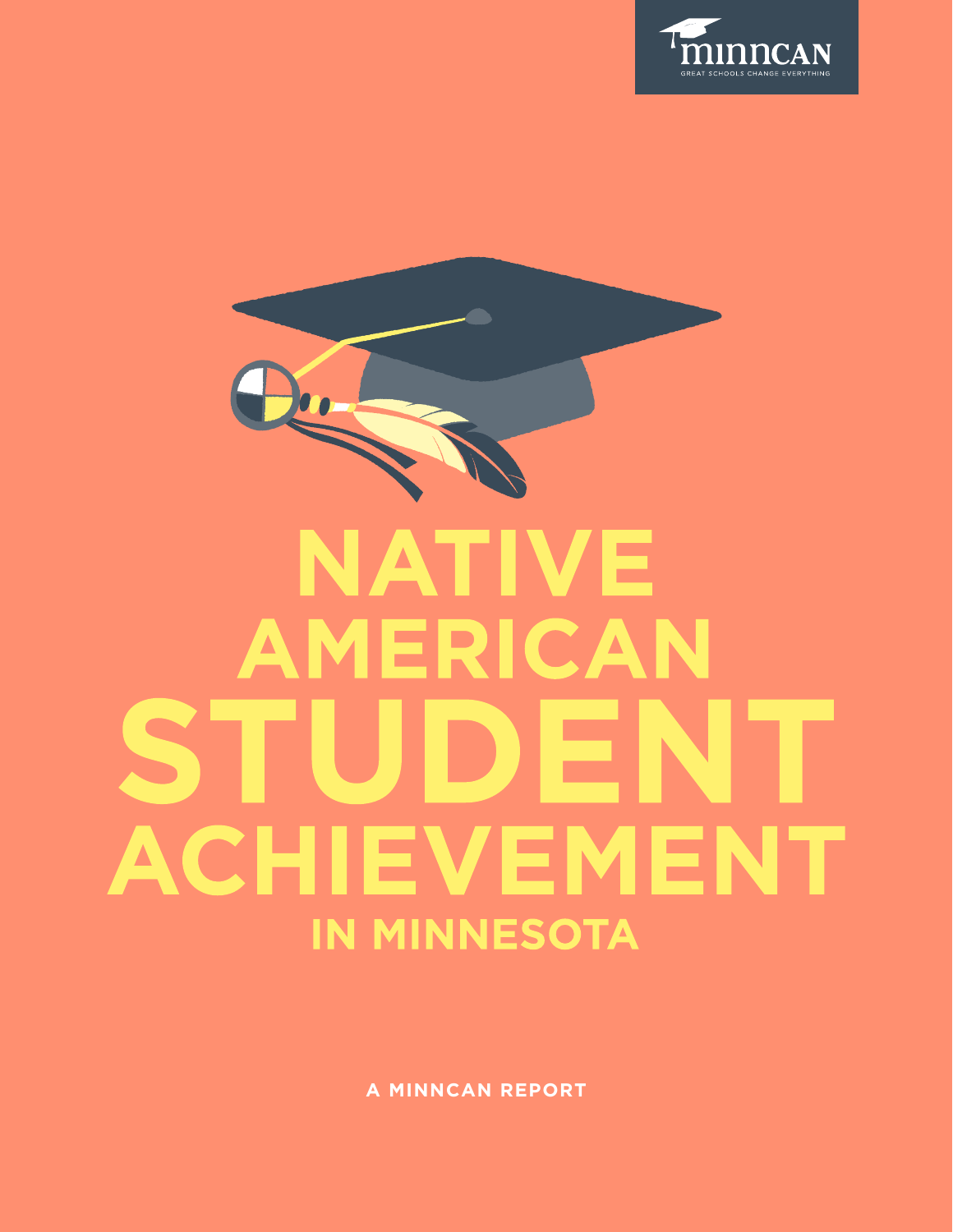

# **NATIVE AMERICAN STUDENT ACHIEVEMENT IN MINNESOTA**

This report was published in October 2013 by MinnCAN: The Minnesota Campaign for Achievement Now

To order copies of this report please contact MinnCAN: info@minncan.org

**MinnCAN: The Minnesota Campaign for Achievement Now** 287 East Sixth Street, Suite 513 St. Paul, Minnesota 55101 www.minncan.org

*Design & Layout* house9design.ca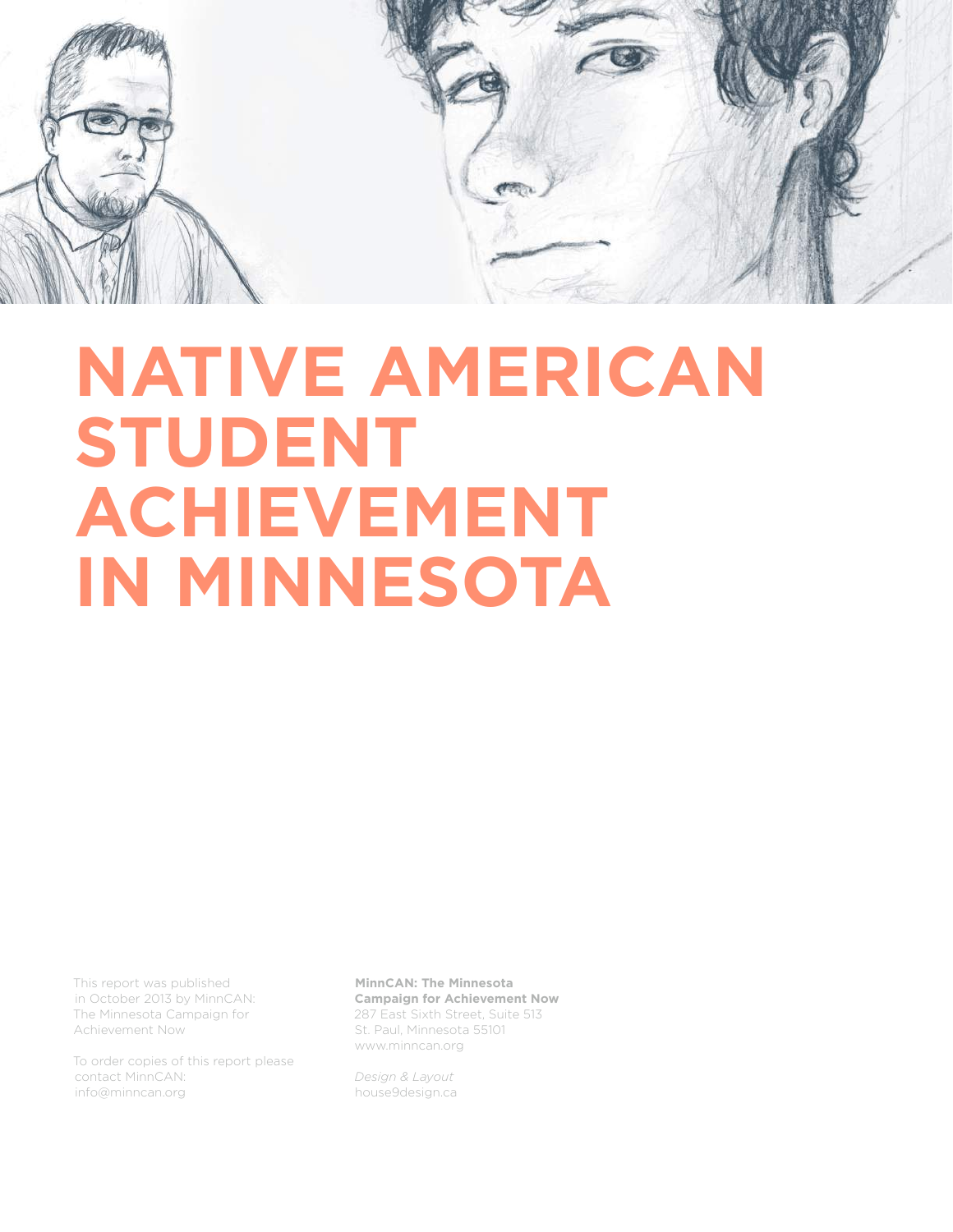## **Acknowledgments**

Miigwech!

We are so grateful for the time and insights community members have shared with us in preparing this report, as well as the invitations to tour schools, talk with parents, and hang out with talented students. Our sincere thanks to all!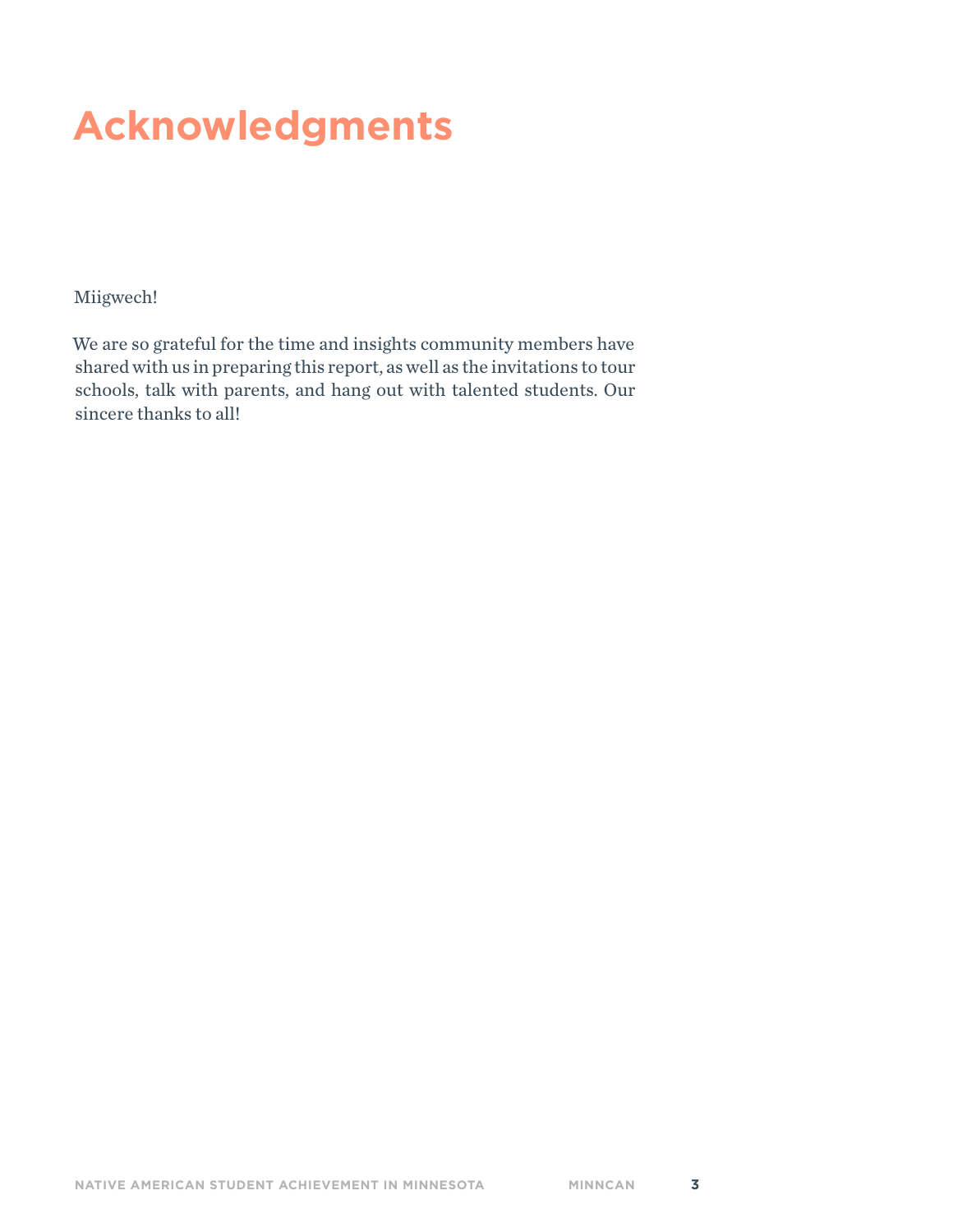### **Table of Contents**

| <b>Introduction</b>                                                                                                                               | 6                    |
|---------------------------------------------------------------------------------------------------------------------------------------------------|----------------------|
| <b>Getting to know Indian country:</b><br>Minnesota's 11 tribal nations                                                                           | 8                    |
| <b>Boarding school legacy:</b><br>Indian parents yesterday and today                                                                              | 10                   |
| <b>Legislative briefing:</b><br><b>Accomplishments in 2013</b>                                                                                    | 11                   |
| <b>School profiles: What's working?</b><br>Anishinabe Academy, Minneapolis<br>Churchill Elementary School, Cloquet<br>Detroit Lakes Middle School | 12<br>12<br>14<br>18 |
| <b>Youth voices</b>                                                                                                                               | 21                   |
| <b>Conclusions</b>                                                                                                                                | 24                   |
| <b>Test Your Knowledge: Learn the Numbers</b>                                                                                                     | 27                   |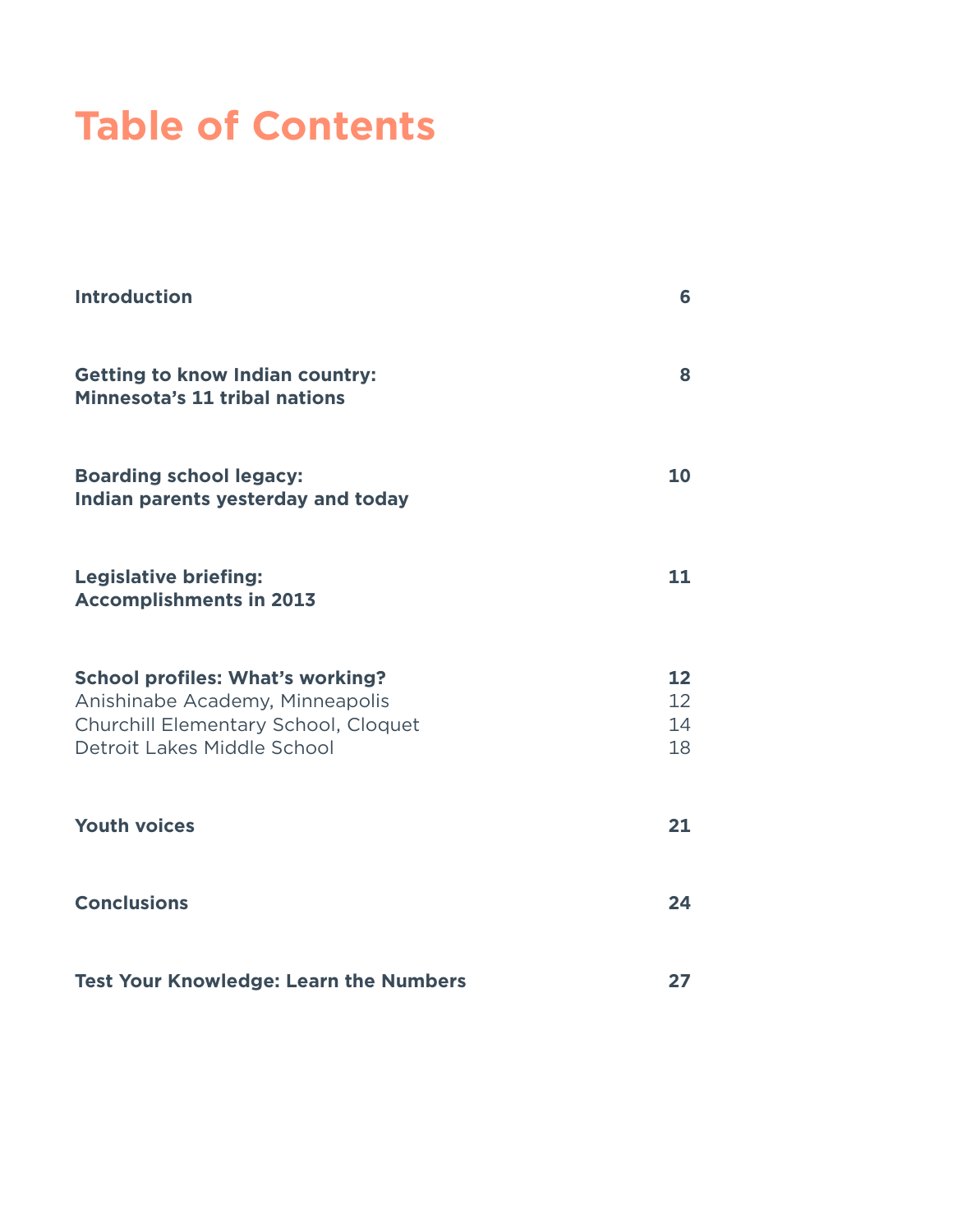### **Four-year cohort high school graduation rate for 2010–2011**

The presentation of this data is based on methods used by the Coalition of Communities of Color in Portland, Ore. Special thanks to the Northwest Area Foundation for hosting the Coalition's August 2013 presentation in St. Paul, Minn.

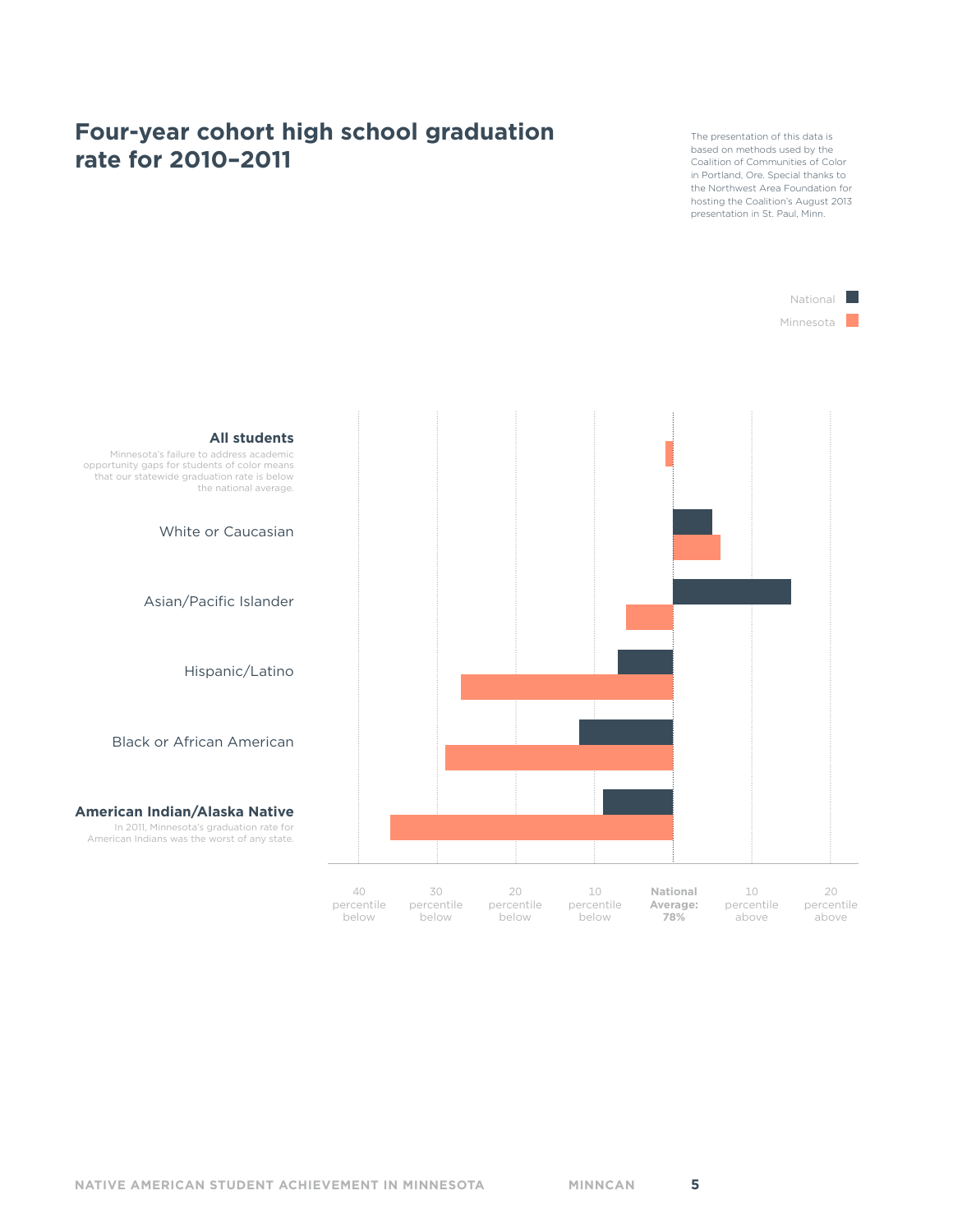## **Introduction**

Boozhoo—

The numbers aren't good at all. Even though in 2012 Minnesota's graduation rate for Native American students went up a few percentage points—to 45.5 percent—once comparison data is released, Minnesota will likely still have the worst record of any state.

Hearing that hard fact, it would be easy to succumb to despair. But we believe that's not an option Minnesota can afford.

And yet, what *can* Minnesota do to keep that graduation rate climbing? Here at MinnCAN, we started out wanting to create some sort of resource that would be useful. That was our word—*useful*.

But last May in Minneapolis at the Sacred Voices Native youth gathering, sponsored by the Tiwahe Foundation and MIGIZI Communications, youth work consultant LeMoine LaPointe (Sicangu Lakota) challenged us, "Why not ask, 'What would be transformational?'"

That's a bold word—*transformational*—but we realized immediately LaPointe was right: graduation rates for Minnesota Indian students won't improve unless Minnesotans act in bold new ways.

Meeting with Elaine Salinas (White Earth Ojibwe), president of MIGIZI Communications, the leading Minneapolis nonprofit in indigenous education efforts, gave us further food for thought. She grilled us: *Why had we come to meet with her?* It turned out Salinas was unaccustomed to mainstream educational organizations seeking out Native input.

Her assessment gave us pause.

We realized we needed to listen—*really listen*—to indigenous leaders, educators, parents and students. As LaPointe told us, "People have come in and proposed the answer, and never asked the questions. They've looked at our risk factors and never asked about our strengths. Yet our cultures were successful not because of our deficits, but because of our strengths."

So we challenged ourselves to shift our thinking away from "What's wrong?" and toward "What's right?" As part of MinnCAN's 2013 Road to Success tour, we were able to visit schools for which hard data documents the academic success of their Indian students. What was going on there? What made the difference?

We didn't know what we'd find when we walked through the doors of those schools. We just knew that students in the High Five pre-K program in Minneapolis consistently made tremendous gains in kindergarten readiness, and that Churchill Elementary School in Cloquet

Deanna StandingCloud (Red Lake Ojibwe), Family Engagement Coordinator for Indian Education in the Minneapolis Public Schools, encouraged us, and others interacting with the Native American community, to "Learn the courtesy words." She points out, "If you visit another country, you do that—learn some basic phrases. And here in America, native languages are the original language of this land."

Boozhoo is an Ojibwe greeting; miigwech means thanks.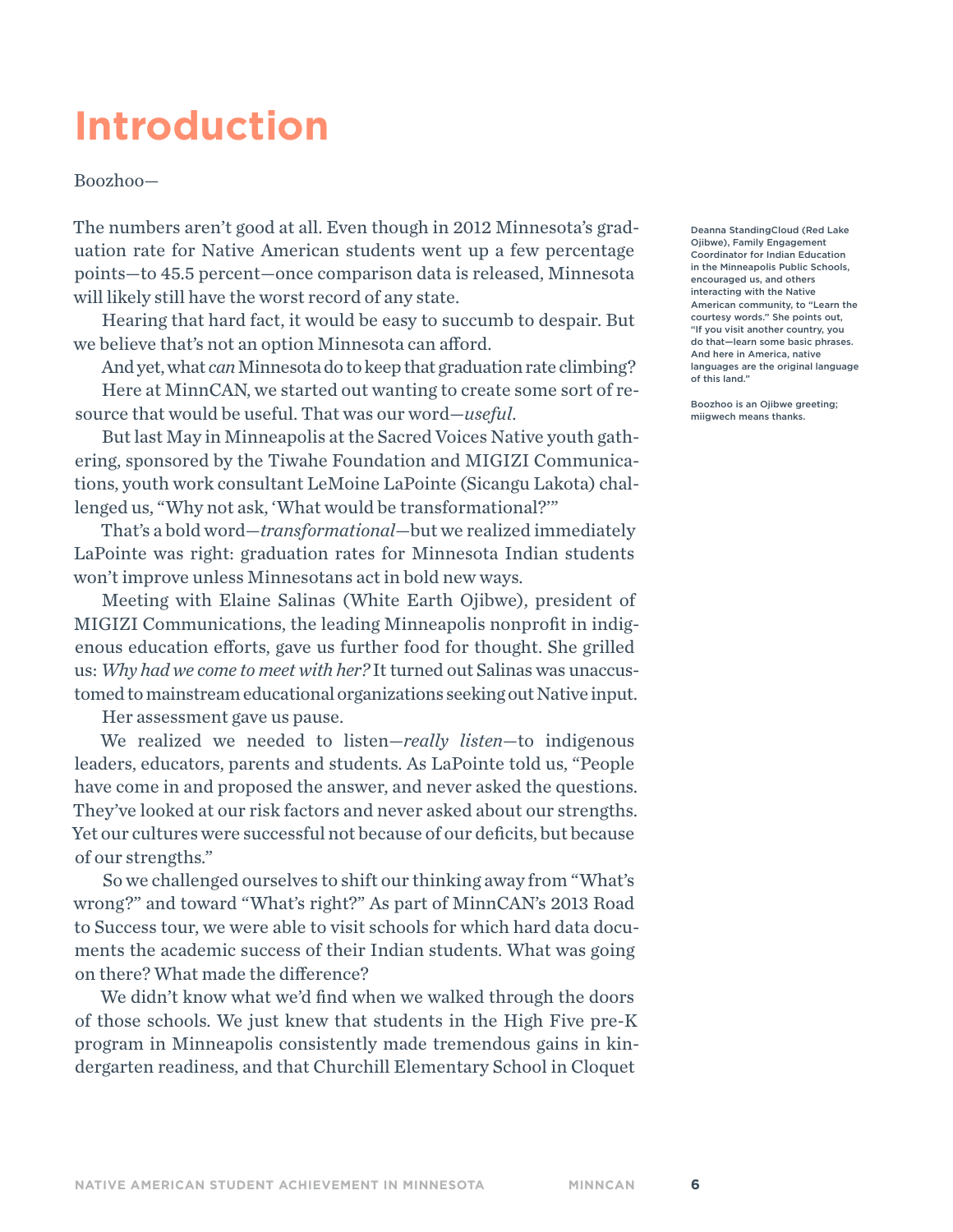and Detroit Lakes Middle School had both made MinnCAN's respective Top 10 lists for Native American Achievement, based on their students' scores on reading and math proficiency tests. We also made sure to hear from some Native students who are on track for graduation.

We're eager to share with you what we discovered.

But first, before we got started, we realized we needed to review our knowledge of Native Americans in Minnesota. In case you'd like a refresher also, try out the matching numbers exercise on pages 27–29 and the map activity on the next page. Or consider trying these interactive lessons with a small group or at a professional development training.

Together, we can keep working toward the transformation that's needed for school success for American Indian students.

Miigwech,

*Janie* 

Daniel Sellers Executive Director, MinnCAN

of Whe

Jacqueline White Writer & Researcher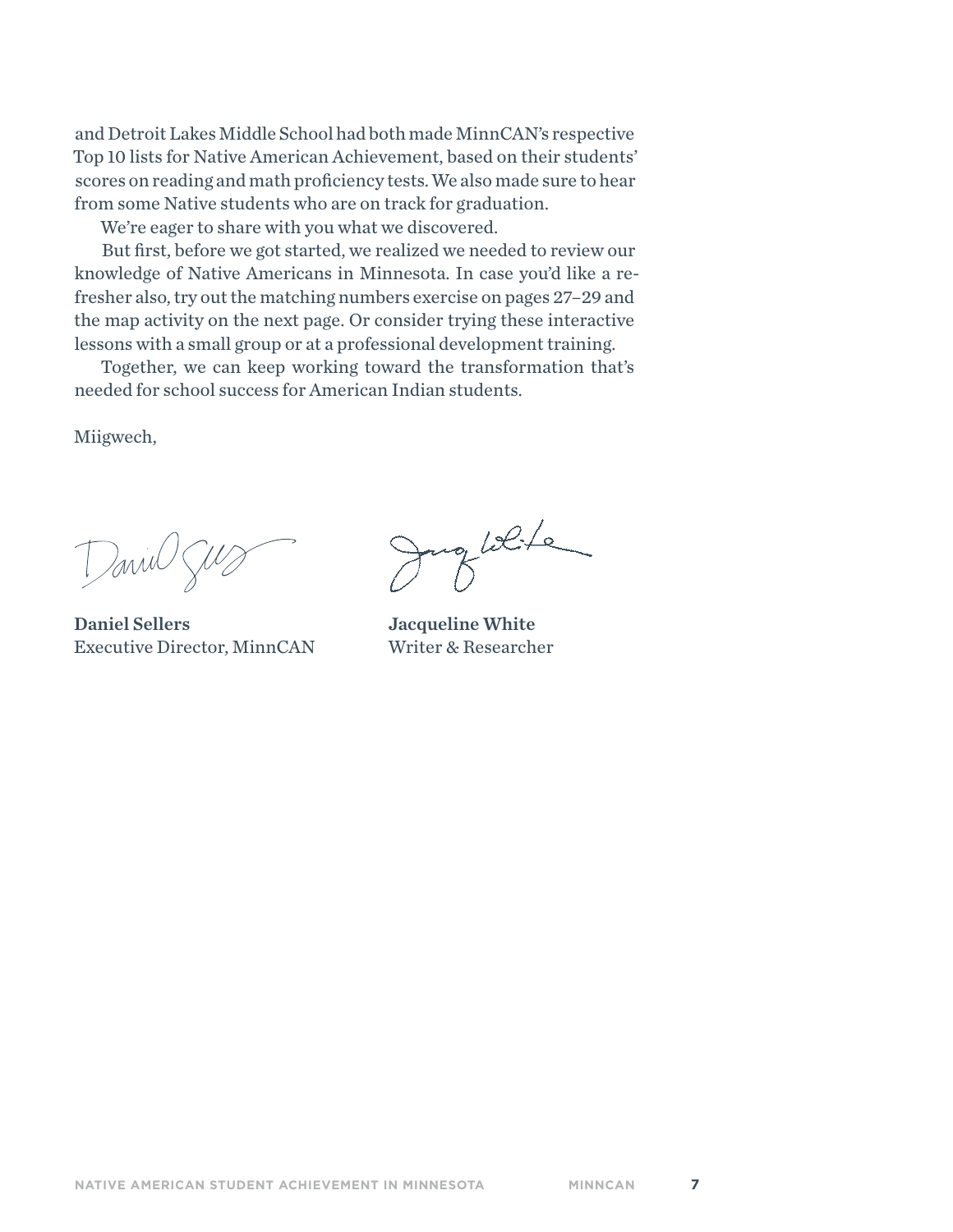### **Getting to know Indian country: Minnesota's 11 tribal nations**

#### **AN ACTIVITY FOR CLASSROOMS OR PROFESSIONAL DEVELOPMENT TRAININGS**

The Minnesota Indian Affairs Council defines a reservation as "land that was retained by American Indian tribes after ceding large portions of the original homelands to the United States through treaty agreements. It is not land that was given to American Indians by the federal government." In this activity, participants learn about Minnesota's 11 tribal nations and their reservations or communities.

#### *Activity Plan*

- Provide each participant with eight star stickers of one color (for the seven Ojibwe reservations with an extra star for the legend), five star stickers of a different color (for the four Dakota communities with an extra star for the legend), a pen and a map of Minnesota that shows only lakes and rivers.
- Divide participants into 11 groups, giving members of each group information about one of the 11 tribal nations in Minnesota. Download the information from the website of the Minnesota Indian Affairs Council (*mn.gov/indianaffairs*) and from the website of each tribal nation.
- Give the small groups 10 minutes to read and discuss the information about the tribal nation to which they've been assigned, choosing a few interesting facts.
- Reconvene as a large group. Instruct participants how to create a legend for their map: Use one of the eight star stickers to indicate Ojibwe (also known as Chippewa and Anishinaabe) and one of the five star stickers for Dakota (also known as Sioux).
- Invite each group to report on what they learned about the tribal nation they were assigned. As they do so, have participants place and label the appropriately colored star on their map and record the interesting facts.

#### **ABOUT THE ACTIVITIES**

This map activity and the matching numbers game (page 27-29) are based on lessons created by Louise Matson (White Earth Ojibwe). She led small groups of teachers in doing the lessons at "Best Practices for Teaching Native Students," a professional development training put on by the Indian Education Department of the Minneapolis Public Schools in August 2013, in partnership with Phillips Indian Educators, a group of Native educators in Minneapolis.

Providing teachers with background information on Minnesota's indigenous people became, for Matson, an opportunity to showcase a project-based approach to learning. "We try not to lecture," says Matson, who is director of Youth Leadership Development for the Division of Indian Work, Greater Minneapolis Council of Churches. "Experiential learning is more engaging."

"Incorporating activities and working as a group for the common good are learning styles that work well for a lot of kids," she observes, "but they've been shown to be particularly successful for Native kids. We want the teachers to experience what works for our kids."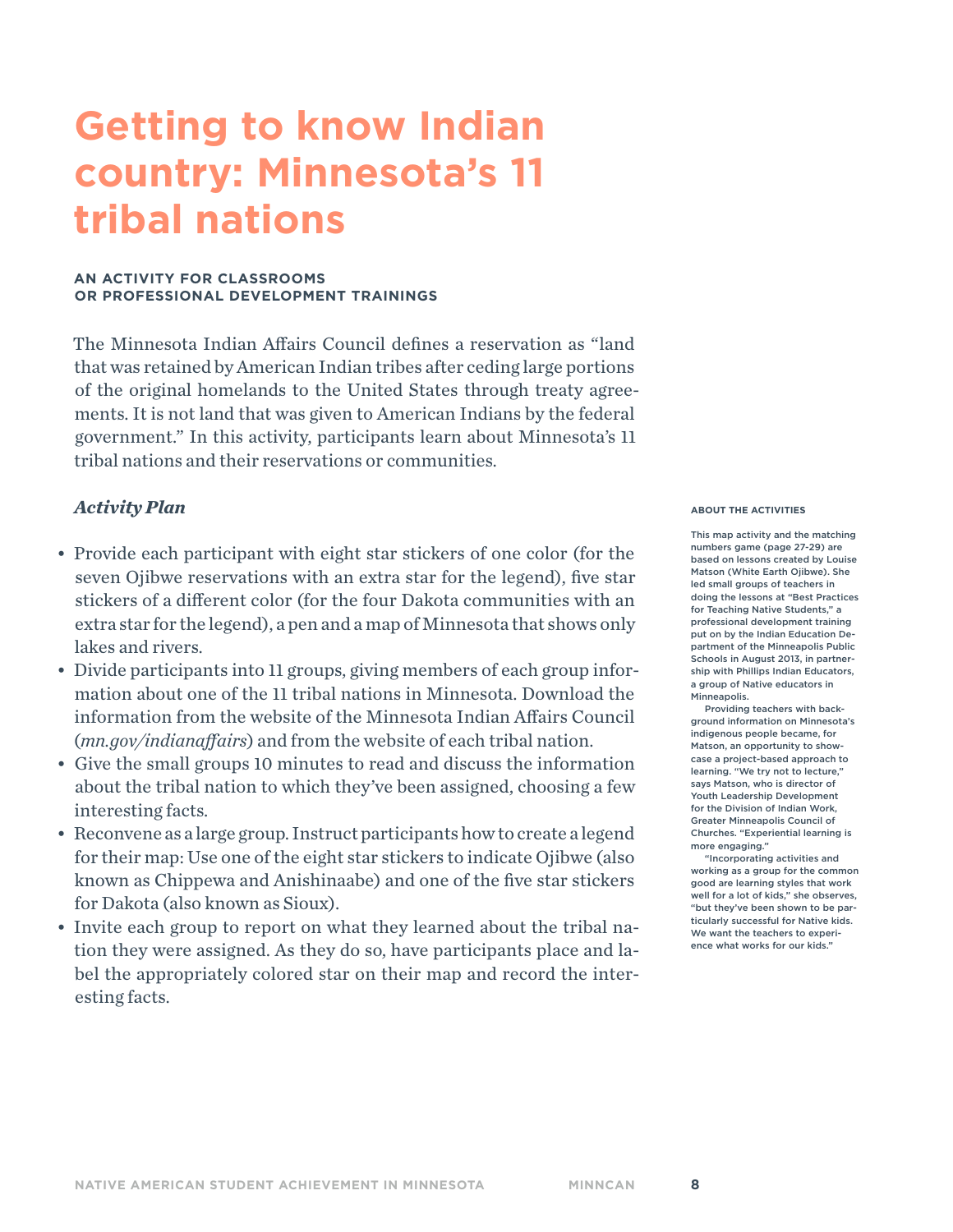#### **A SAMPLE OF A COMPLETED MAP**

**<sup>1</sup>** Red Lake—Tribal leadership resisted 1887 Dawes Allotment Act so land is held in common. Ojibwe is first language for many older members. First U.S. tribe to issue license plates.

**<sup>2</sup>** Bois Forte—Reservation has three sectors: Nett Lake, Vermilion and Deer Creek. Nett Lake is world's biggest and most prolific wild rice lake. Tribe harvests traditional way with canoes.

**<sup>3</sup>** Grand Portage—Reservation on site of early Ojibwe settlement. Grand Portage National Monument (built on reservation land) features reconstructed 1700s fur trade fort.

**<sup>4</sup>** White Earth—Never an historic Ojibwe homeland, White Earth created in 1867 to consolidate Minnesota bands. Individuals offered separate plots that they were often swindled out of.

**<sup>5</sup>** Leech Lake—U.S. government has been dealing with Leech Lake on government-to-government basis longer than Minnesota has been a state. Tribal seal includes diploma and mortarboard.

**<sup>6</sup>** Fond du Lac—For funds to expand its health clinic, Fond du Lac negotiated the first general revenue bond issued to an Indian tribe. Operates FM radio station 89.1 WGZS.

**7** Mille Lacs—Called "Non-Removal Mille Lacs Chippewa Band," as refused to resettle on other reservations. Created educational comic books to teach about Mille Lacs heroes.

**8** Upper Sioux—Formed in 1938 when 746 acres of original Dakota lands were returned. In addition to casino, Upper Sioux diversified their enterprises with RV park and propane company.



**1**

**8**

**9**

**<sup>4</sup> <sup>5</sup>**

**<sup>10</sup>** Shakopee Mdewakanton— Mystic Lake Casino makes Shakopee one of the most economically successful tribes in U.S. Donated \$29 million in 2012, including \$15M to other tribes. 4,200 employees.

**<sup>11</sup>** Prairie Island—Located 600 yards from a nuclear power plant and waste storage site. Tribe calls on federal government to create geologic repositories to safely store nuclear waste.

**NOTE**: There are other tribal groups in Minnesota that consider themselves unrecognized nations. Also, Little Earth of United Tribes in Minneapolis is sometimes mistakenly thought to be a reservation. It is the only housing project in the United States that gives preference to American Indians.

#### **LEGEND**

**2**

**7**

**10**

**6**

**11**

**3**

**OJIBWE (Chippewa, Anishinaabe)** "All Indian tribes have names for themselves. The largest Indian group in Minnesota calls itself Anishinaabe, which means 'the original people.' Europeans named them Ojibwe. No one is exactly sure how this name developed. Perhaps it came from the Anishinaabe word 'ojib,' which describes the puckered moccasins worn by the people. Some Europeans had trouble saying Ojibwe, pronouncing it instead as Chippewa. But both these names refer to the same people." *From White Earth Nation website*

**DAKOTA (Sioux)** In August 1862, fighting erupted between the Dakota and white settlers because the Dakota were not receiving annuity payments for ceding their lands. In the aftermath of the U.S.- Dakota Conflict, Congress abrogated all treaties, and 38 Dakota were hanged in Mankato, the largest mass execution in U.S. history. The majority of Dakota were sent on barges to Crow Creek, South Dakota and eventually Santee, Nebraska. Though "Sioux" is sometimes used by Dakota tribal members, according to Anton Treuer in *Everything You Wanted to Know about Indians But Were Afraid to Ask*, the word is derived from an Ojibwe term that was a code word for enemy.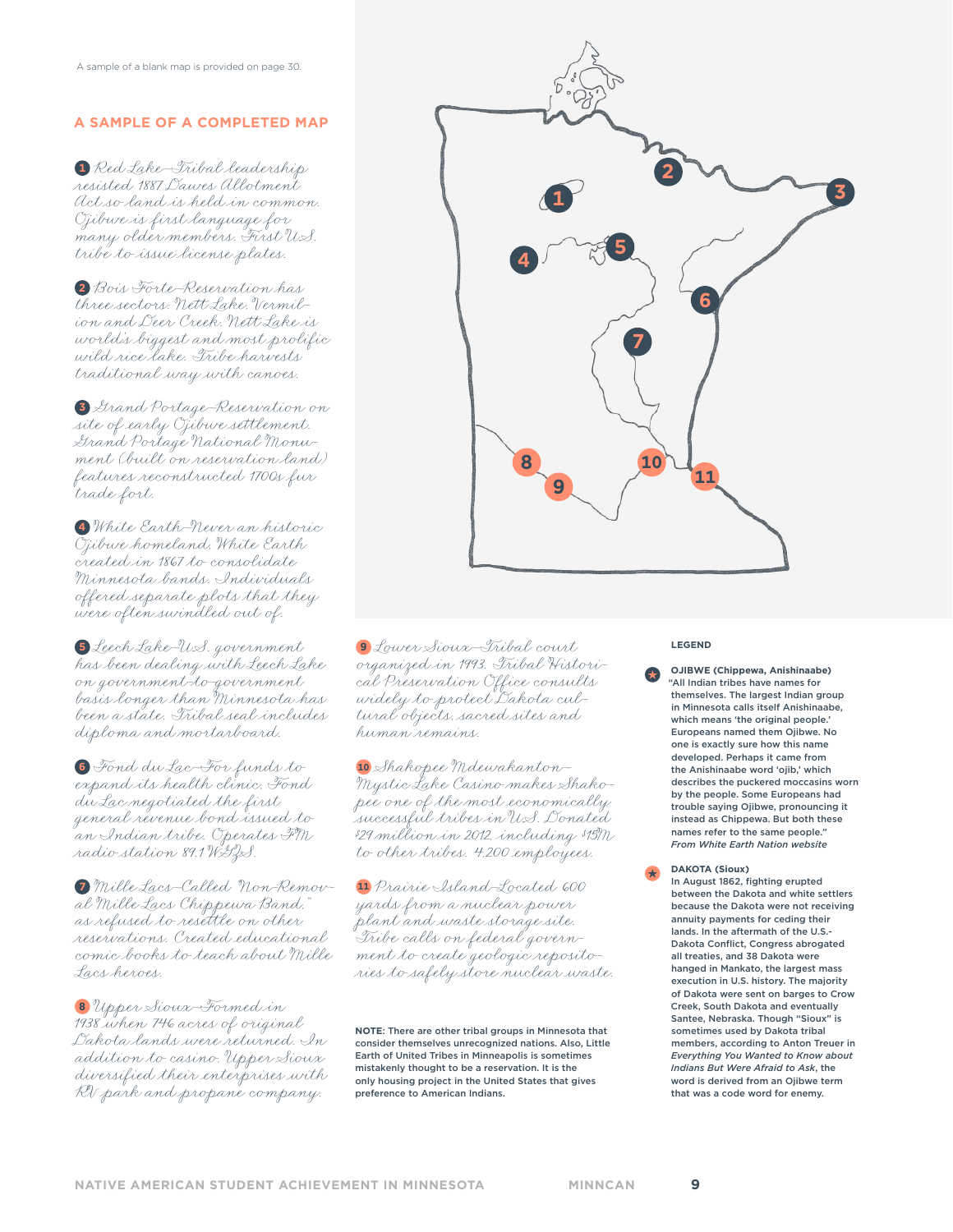### **Boarding school legacy: Indian parents yesterday and today**

Parents matter. And when they're involved in their child's schooling, the child will almost always learn and achieve more. But for many Indian families, boarding schools instilled the opposite message: that what parents have to teach—the language they speak and the culture they value—not only doesn't matter, but would be better eradicated. Even their very presence in their child's life was considered superfluous.

The traumatic legacy of the boarding schools continues to reverberate. "We have a history of education being used as a weapon against our people, so there's a lot of mistrust," observes Deanna StandingCloud (Red Lake Ojibwe), family engagement coordinator for Indian Education in the Minneapolis Public Schools.

For an Indian parent to step foot inside the schoolhouse door can sometimes be fraught. But in her personal healing journey, Standing-Cloud found that facing the painful boarding school history was ultimately "liberating." She gained insight into "why things are the way they are: why we don't speak the language or know our culture." And she also came to see why people who've experienced such trauma, such as her grandmother, sometimes act "in a wounded kind of way."

But even with those insights, StandingCloud felt her flight response kick in when she received a few of those calls last year from her son's teacher—you know, the kind every parent dreads about something not going well that day at school. She avoided taking the calls.

In retrospect, she knows what she wishes she had said: "I'm uncomfortable because you tell me negative things about my son." Now she draws on that experience when she's advising other parents: "If we want to have a healthy family and a healthy community, we have to advocate for ourselves and have clear communication. It's an art to interact with your student's teacher, to say, 'we're partnering.'"

And for the non-Native educator, StandingCloud advises, "At a minimum, be respectful. You can not know someone's culture but still be respectful."

In an attempt to assimilate Native Americans, Indian boarding schools often forcibly separated indigenous children from their families, forbade them from speaking their native languages, and made them learn English as well as European ways. Two boarding schools operated in Minnesota: the Morris Industrial School for Indians (1887–1909) and the Pipestone Indian School (1892–1953).

To counter this legacy and put parents back in the education equation, Minnesota law requires that school districts with 10 or more American Indian students have American Indian parent committees. These committees can play a powerful role in promoting high academic standards and culturally inclusive curriculum.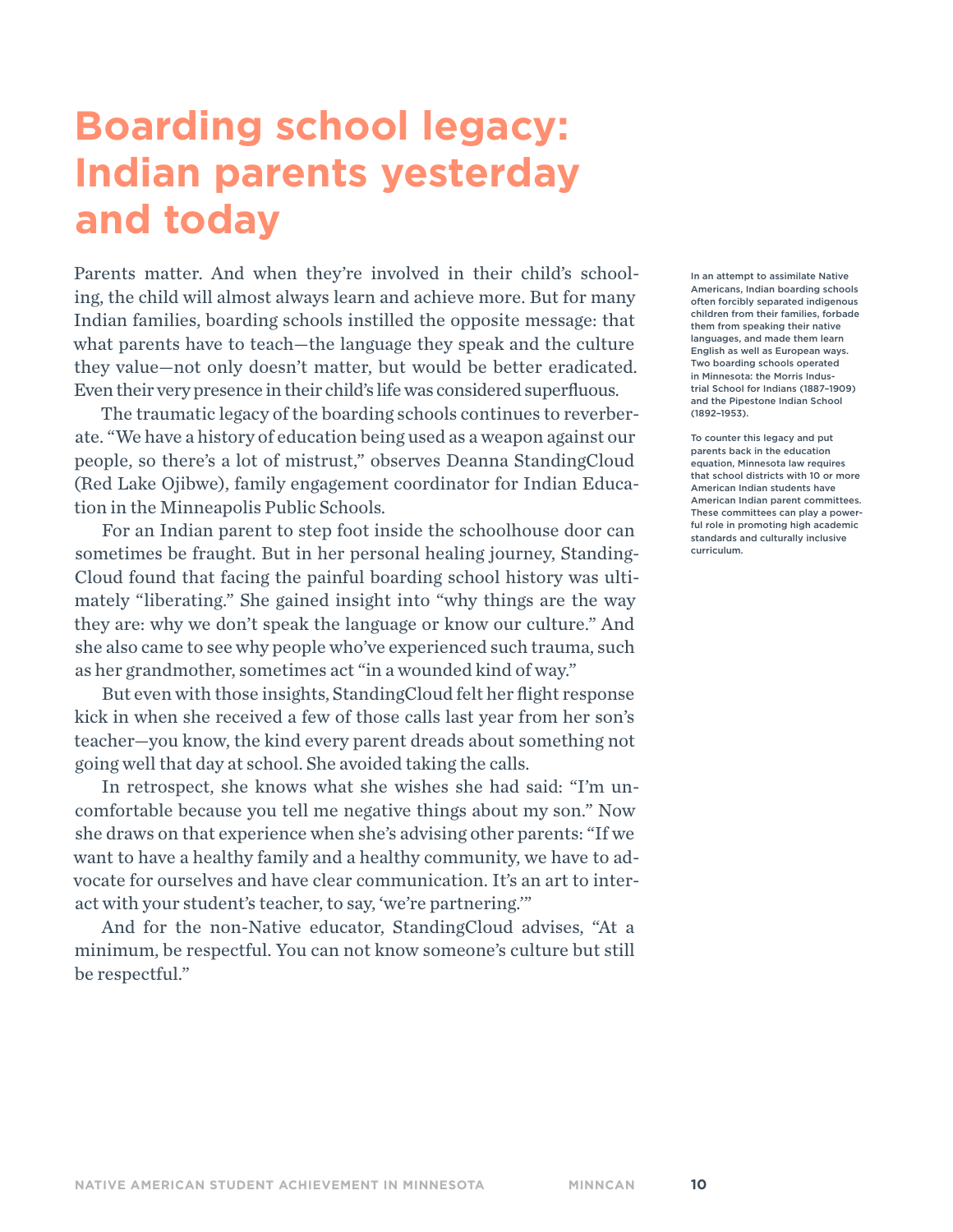### **Legislative briefing: Accomplishments in 2013**

In 2013, new Minnesota legislation took three important steps to promote Native American student success:

- 1. Created a permanent statewide position of Indian Education Director;
- 2. Mandated ongoing consultation with the Tribal Nations Education Committee (which includes representatives from each tribal nation, as well as a member representing the Twin Cities metro); and
- 3. Called for an annual statewide listening session on Indian Education.

This legislation makes sense to us at MinnCAN. We need infrastructure to support best practices for indigenous students.

And so we've been pleased to meet with Dennis W. Olson Jr. (Fond du Lac Ojibwe), the new director of American Indian Education for the Minnesota Department of Education, and to attend the September 2013 Minnesota American Indian Education Summit in Brainerd.

But we also know that whatever good work happens at the capitol to support Native American student achievement, the real work occurs in classrooms across the state. Read on as we share our profiles of schools with documented success with Native students.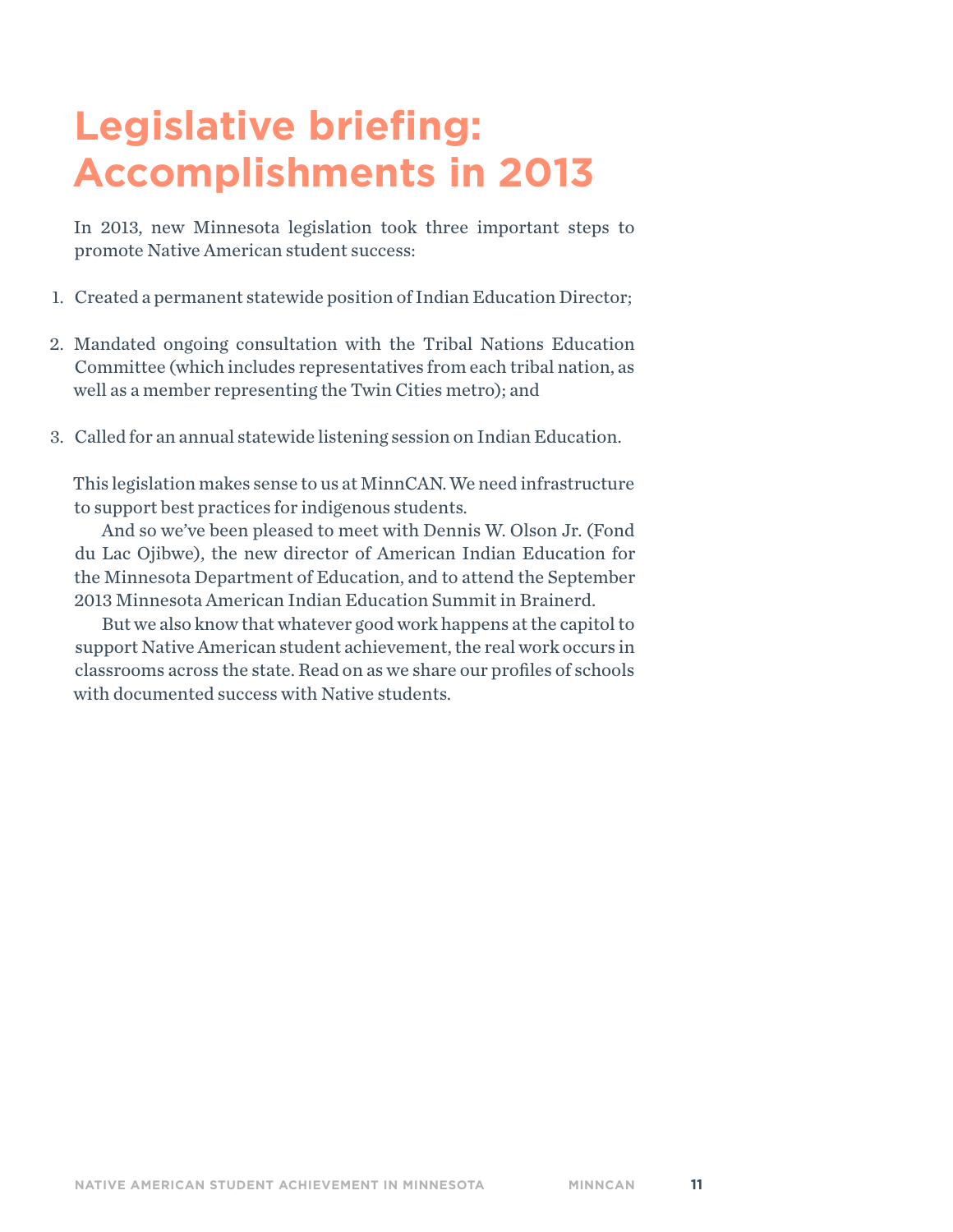### **School profiles: What's working?**

#### **ANISHINABE ACADEMY, MINNEAPOLIS INDIGENOUS BEST PRACTICES DELIVER RESULTS**

In 2008, when the Minneapolis Public Schools posted a job opening for a new director of Indian Education, the requirements included a masters degree in education, as well as experience as a teacher and principal. Danielle Grant (Turtle Mountain Ojibwe) had none of those credentials, but that didn't dissuade her from applying.

What the daughter of the principal of the first Minneapolis American Indian magnet school did have was a passion for education, a master of public affairs from the Humphrey School at the University of Minnesota, a decade of experience building collaborative partnerships to support education, and a belief that delivering "the major systems change" that could help Native students realize their true academic potential might require some out-of-the-box thinking.

Grant got the job, and along with it, a lot of harsh reality. "Make no mistake about it," Grant said, "these are kids with real challenges." Among cities with a significant Indian population, Minneapolis has the highest poverty rate for Native Americans—45 percent, which is three times the city's rate for whites.

But Grant also inherited a district with a history of forward thinking. In the early 1970s, the Minneapolis Public Schools became the first non-reservation district to successfully apply for and receive federal Title VII funds for Indian education. And 2006 brought another national first, a Memorandum of Agreement, in which the Native American community and the Minneapolis Public Schools agreed to work together on behalf of Indian student achievement.

#### *Institutionalizing accountability*

That first MOA was a sign of goodwill, the equivalent of a handshake that begins a conversation. But the second MOA, which Grant shepherded through (in a year-long process that solicited input from more than 1,000 people) got down to brass tacks: identifying specific action plans and setting data targets. Approved by both parties in 2012, the MOA sets district-wide goals for all schools, as well as more ambitious goals for three Indigenous Best Practice Sites that have a more concentrated emphasis on Indian education. Those sites are Anishinabe Academy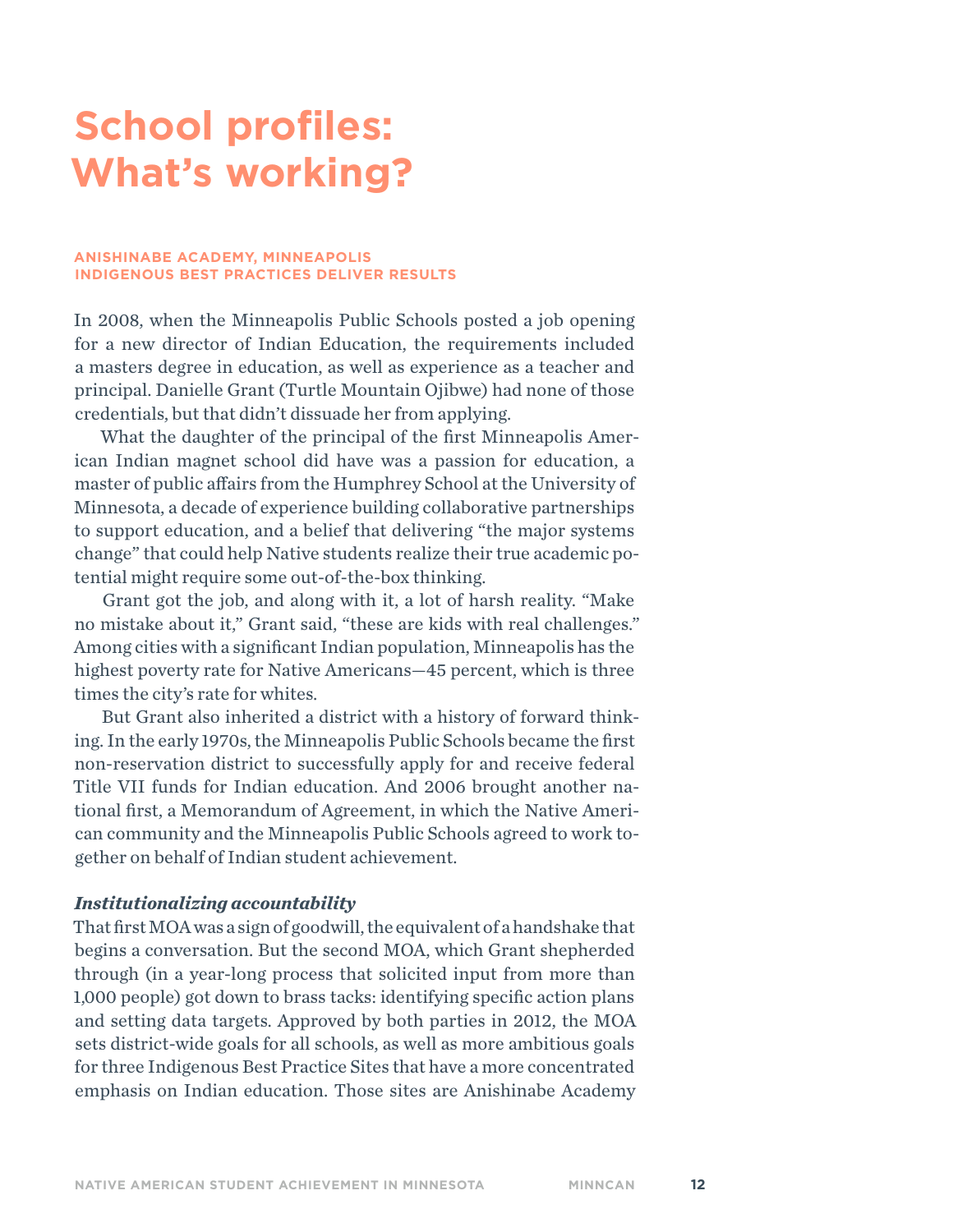

(pre-K–8), South High All Nations (9–12) and Na-way-ee Center School (a contract alternative school for 7–12).

The key to the extensive negotiation process, Grant said, was an understanding that "academic success is a shared responsibility" and that each side—the Native community and the schools—needed to be able to influence the other and, thus, the outcome. "Building relationships is vital," Grant said, "but for a collaboration to last, it must be institutionalized."

To teach at one of the Indigenous Best Practice Sites, teachers must agree to participate in indigenous language learning activities and to allow classroom observation and coaching on how to more fully integrate cultural relevance into their teaching. And because maintaining a stable and committed teaching force is typically both a challenge at high-poverty schools (nearly 100 percent of Anishinabe students qualify for free and reduced price lunch) and a key to their success, negotiations with the teacher's union yielded protection for teachers from being bumped from the practice sites.

#### *Language immersion creates academic rigor*

In the High Five language-immersion classroom at Anishinabe, teacher Karen LaMere and language-specialist Laura Cloud, who also uses her Ojibwe name of biiwaabik, have been working as a team for five years, and it shows. When the 17 preschoolers sat on their assigned square on the classroom rug and biiwaabik pointed to the calendar and counted out the days in Ojibwe, LaMere counted along too. In High Five, blending academic rigor with culture means repeating in the afternoon in

Ojibwe words in a Minnesota classroom.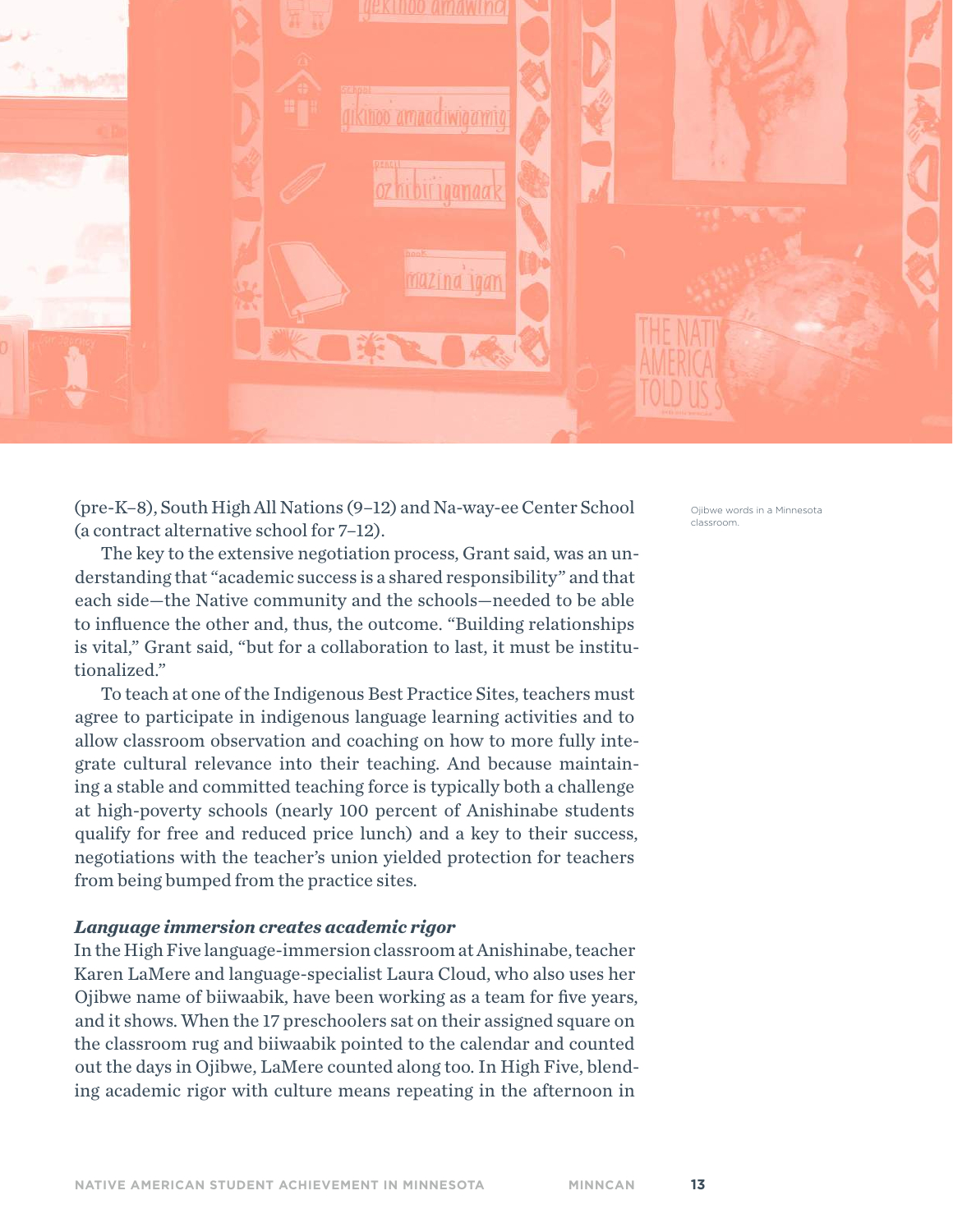Ojibwe the weather lesson and singing the song about harvesting wild rice that had been already covered in English in the morning.

The two High Five language-immersion classrooms (one Ojibwe and one Dakota, with a long enough waiting list, Grant said, "to easily fill a third classroom") have out-performed even the goals set in the MOA. Tests show that the High Fivers are more ready to learn and less likely to have behavior problems than children not in the program—an advantage that carries over into kindergarten. LaMere attributes the positive data to the fact that the program is a full day, that learning a second language has been shown to increase brain activity in young children, and that over their years of teaching together, she and biiwaabik have grown more adept at creating a bilingual classroom. "A lot of the kids really need this program," LaMere said. "They wouldn't be ready for kindergarten without it."

A college graduate originally hired for her Ojibwe fluency, biiwaabik subsequently received a master's in education through a University of St. Thomas training program designed to address the lack of licensed teachers in Native-language immersion programs. biiwaabik is currently only licensed to teach K–6, but LaMere, who will be retiring in a few years, is urging her to do additional early childhood coursework to obtain her pre-K license so she'll be ready to take over as lead teacher.

Because the Ojibwe language is in danger of dying out, the reality, biiwaabik said, is that the High Five classroom "may be the only place some of the children hear it, where it's given credibility." It's a task she takes seriously. Although adopted, biiwaabik grew up knowing she was Ojibwe, but not until she connected with her birth family, who hail from the Leech Lake reservation, did she understand that the Ojibwe culture has it own language. The realization deeply embarrassed her—and gave her a mission.

"I'm giving them their language," biiwaabik said. "This is a place where they can be themselves." And it turns out that being themselves helps the Native American pre-K students achieve.

#### **CHURCHILL ELEMENTARY SCHOOL, CLOQUET DATA DRIVES COOPERATIVE SPIRIT**

The folks at Churchill Elementary School are a modest bunch, which is not to say they weren't excited that the Cloquet school had nabbed the #2 spot on MinnCAN's list of top-performing elementary schools for Native Americans. In fact, two rows of second-graders were lined up in the hallway to greet and present pencils to the visitors bearing the honorary plaque.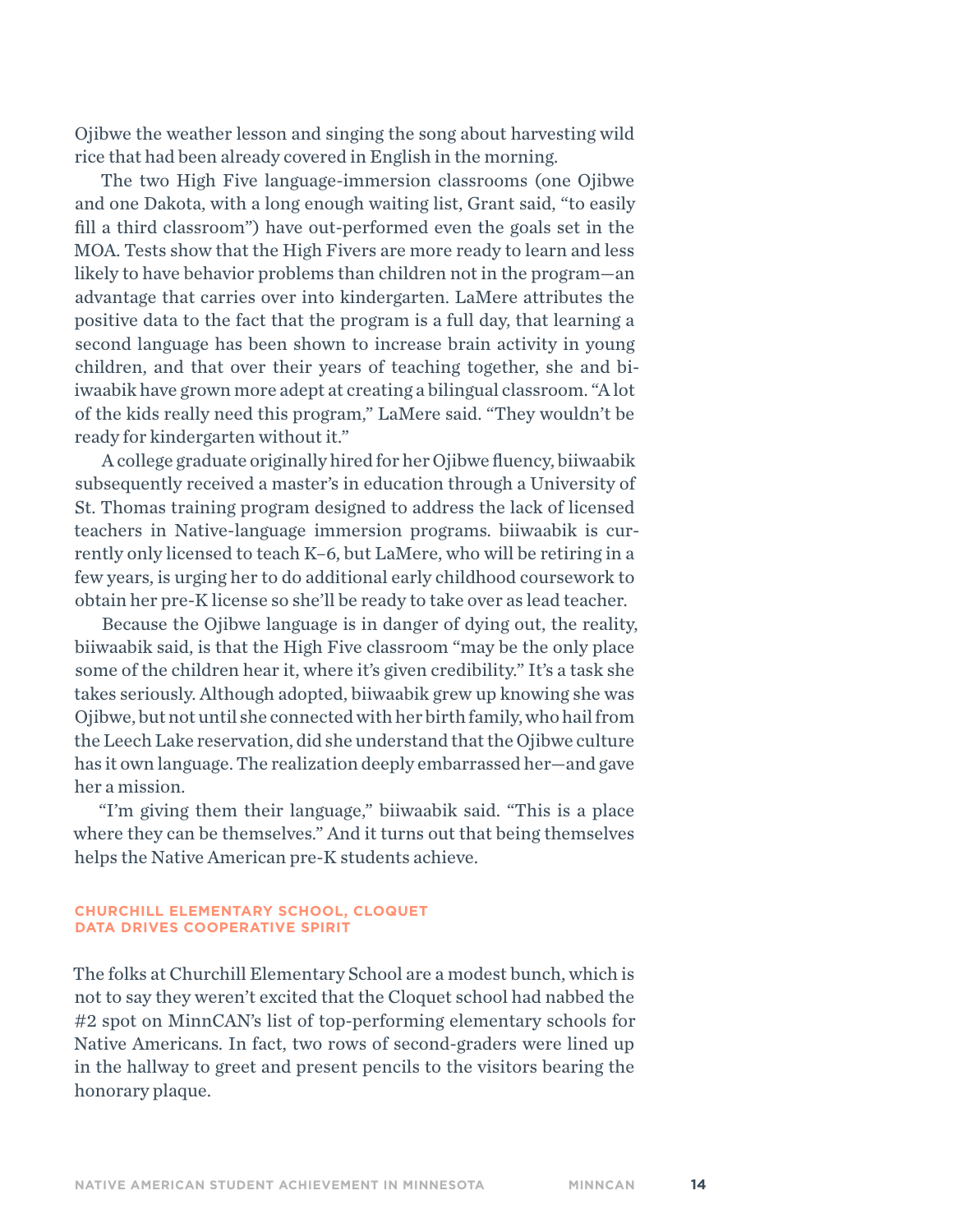It's just that when the pivotal staff gathered in the conference room to explain their achievement, they did all they could to deflect attention away from themselves and onto the 11×14 sheet of paper that they claimed unlocked their students' potential. The Intervention Block Schedule looks like, well, a schedule, with the time periods of the school day down the left side, and across the top, the names of three Title 1 staff (for schools with a high percentage of low-income students), three special education staff, three Indian Education staff, and two student teaching interns from the College of St. Scholastica—all available for intensive work with small groups of struggling students.

The Intervention Block Schedule is the hard evidence that the entire staff is literally on the same page. The school year begins with extensive testing and then a full-day data retreat, in which the staff hunkers down to pore over data points for each student which, in conjunction with their personal knowledge of the children, helps the educators determine which of their 530 students need what level of intervention. "Data," declared Principal David Wangen, "drives what we do."

The groupings are multi-cultural: Native students may end up working with any of the intervention staff, and non-Native students can receive extra help through Indian Ed. And rather than being pulled out of class piecemeal (risking the stigma that can go with the need for extra help), the Block Schedule facilitates the students leaving together (sometimes as many as half the class) for a 50-minute reading or 25-minute math session. Not only does this prevent disruptions for the classroom teacher, it provides enrichment time for the remaining students.

#### *Homegrown teacher builds relationships*

Phil Beadle (Fond du Lac Ojibwe), coordinator of Churchill's American Indian Education Program, might be close to a celebrity on the playground, according to Wangen, who described students as bereft when Beadle isn't outside to organize games (and build relationships) with them, but he's reluctant to take much personal credit for how well the Native students, who make up one-fifth of the school's population, are doing.

In keeping with Churchill's premium on modesty, Beadle was even a little embarrassed to report that one of the prizes children can spin for on a prize wheel in the Indian Ed room, if they're "caught" doing something exemplary, like speaking Ojibwe in the hallway, is the chance to sit with him (or the Indian Ed tutor or the home liaison) at lunch. Instead, Beadle was quick to credit teamwork—"the whole building is working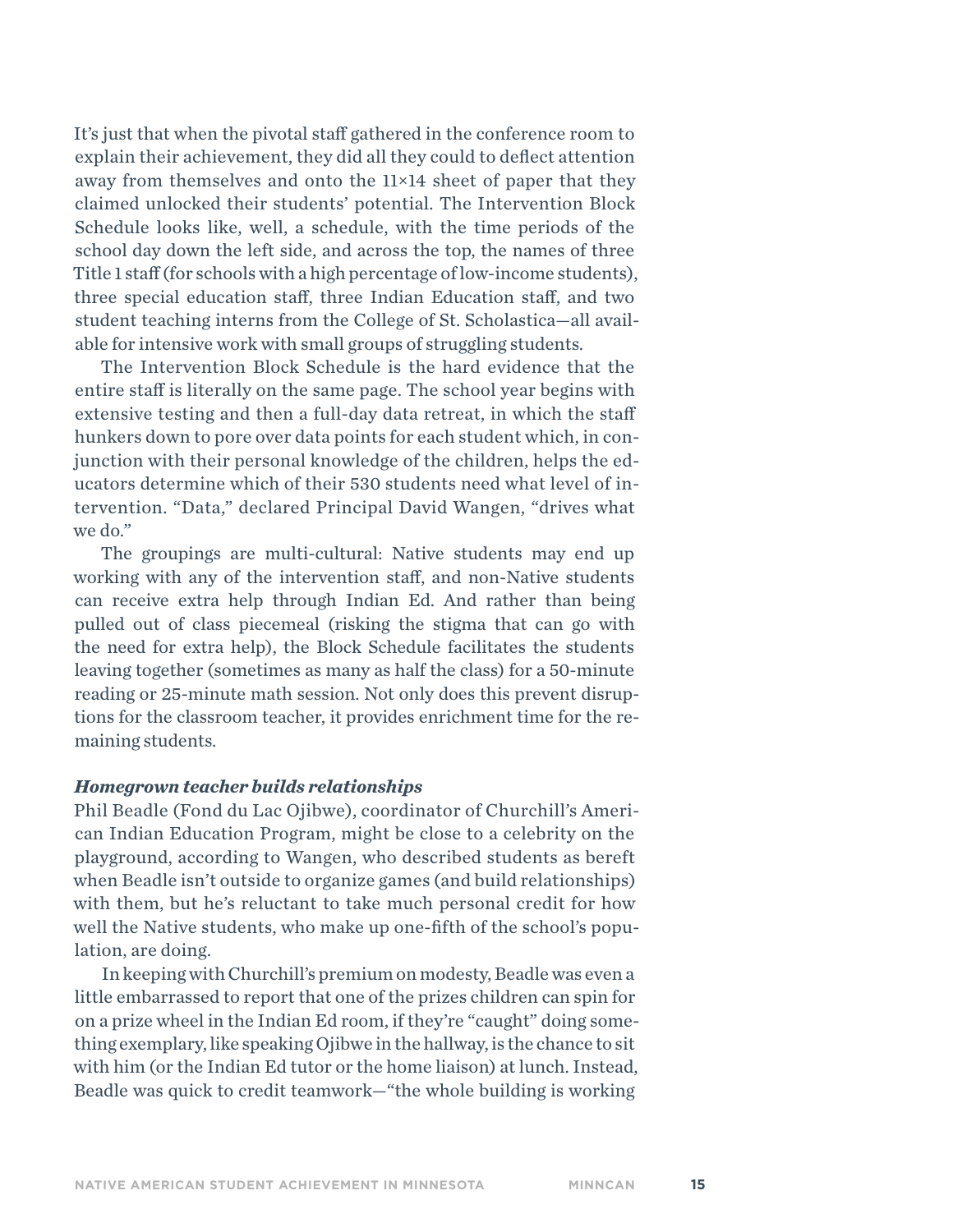

hard"—as well as the mentoring he's received from more established Churchill teachers.

Now in his fifth year at Churchill, Beadle is a graduate of the College of St. Scholastica's teacher training program for Native Americans in nearby Duluth. According to Tara Graves (Fond du Lac Ojibwe), director of Indian Education for the Cloquet district, "It's unusual to have a licensed Indian Education teacher in Indian Education." And yet, because of the St. Scholastica program, Cloquet boasts five such teachers, as well as three Native student teacher interns.

Being a homegrown teacher gives Beadle, who grew up on the Fond du Lac reservation where many of his students either live or trace their heritage, a head start on building trust with families. While he knows that grandparents of some students were forced to attend boarding schools, he also knows the Seven Grandfather Teachings (Honesty, Wisdom, Bravery, Humility, Respect, Truth and Love) which are posted prominently on the Indian Education classroom wall and form the foundation for the conversation, held at the start of each school year, for how students should aspire to treat each other.

"I've tried to make coming to the Indian Ed room cool," said Beadle—"not somewhere children feel they *have* to go." Beadle does offer enrichment activities as well. And of course the iPads available in the room, especially at a school in which nearly half the students are eligible for free or reduced lunch, are also a definite draw for those students without tech access at home.

#### *Parents request academic rigor*

Still, the focus in Indian Ed is squarely on academics, which Beadle said represents a departure from the past: "We went from a cultural Principal David Wangen and Churchill Elementary students applauding student achievement success.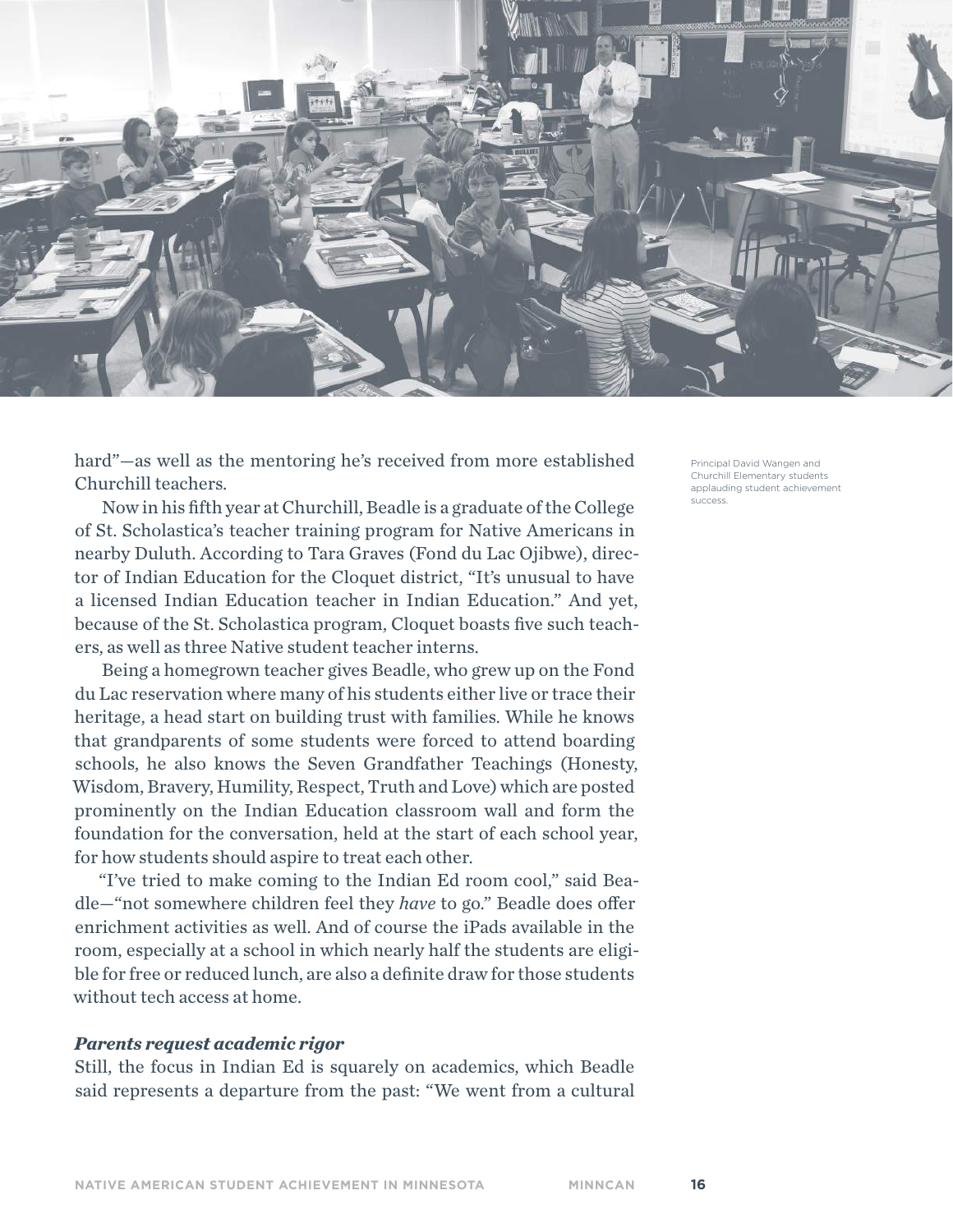program with academic components to an academic program with cultural components."

That shift in emphasis came at the behest of parents, according to Gerard Sorderlet, Sr., chair of the Cloquet Local Indian Education Committee and an enrolled member of the Fond du Lac tribe. Upset by the poor academic standing of their children, the committee approached the school board. "On the reservation, we have a lot of addiction and a lot of poverty, and the only thing I know that can change that cycle," Sorderlet said, "is education." The parent concerns coincided with the opportunity to pilot the Response to Intervention process in 2005, which was what led Churchill to develop the Intervention Block Schedule.

"Cloquet gets it," said Mike Rabideaux (Fond du Lac Ojibwe), superintendent of the Fond du Lac Ojibwe School, one of four Minnesota schools run by tribes and funded by the federal Bureau of Indian Education. "They know they have an obligation to serve Indian people, and they've involved Indian people. The Local Indian Education Committee has an active voice. That's not the norm."

That Rabideaux made his comments sitting at a table in a coffee shop with the Cloquet mayor, the Cloquet superintendent, the director of Indian Education for Cloquet, the executive directors of the local United Way and Chamber of Commerce, the president of the local community college, and the director of the St. Scholastica Native teacher training program gave his words credence. Natives and non-Natives do seem to be collaborating in Cloquet to a degree that isn't seen everywhere.

 But it wasn't always that way. "When I was growing up, the race relations were absolutely horrendous," said Mayor Bruce Ahlgren. "There's been a tremendous change."

#### *Written commitments to collaborate*

A potent symbol of that change is the Memorandum of Agreement, first developed between the Fond du Lac Band and the Cloquet School District in 1997 and just renewed this past August, which spells out joint goals around attendance, school readiness, achievement, and parental involvement for American Indian students in both the Cloquet schools and the Fond du Lac Ojibwe School, both of whose Indian students made Adequate Yearly Progress goals in 2012. That the Cloquet administrators aren't just giving lip-service to Indian Country is made clear by the fact that Superintendent Ken Scarbrough attends the parents' Local Indian Education Committee meetings—a fact that, in a small city like Cloquet, gets noticed.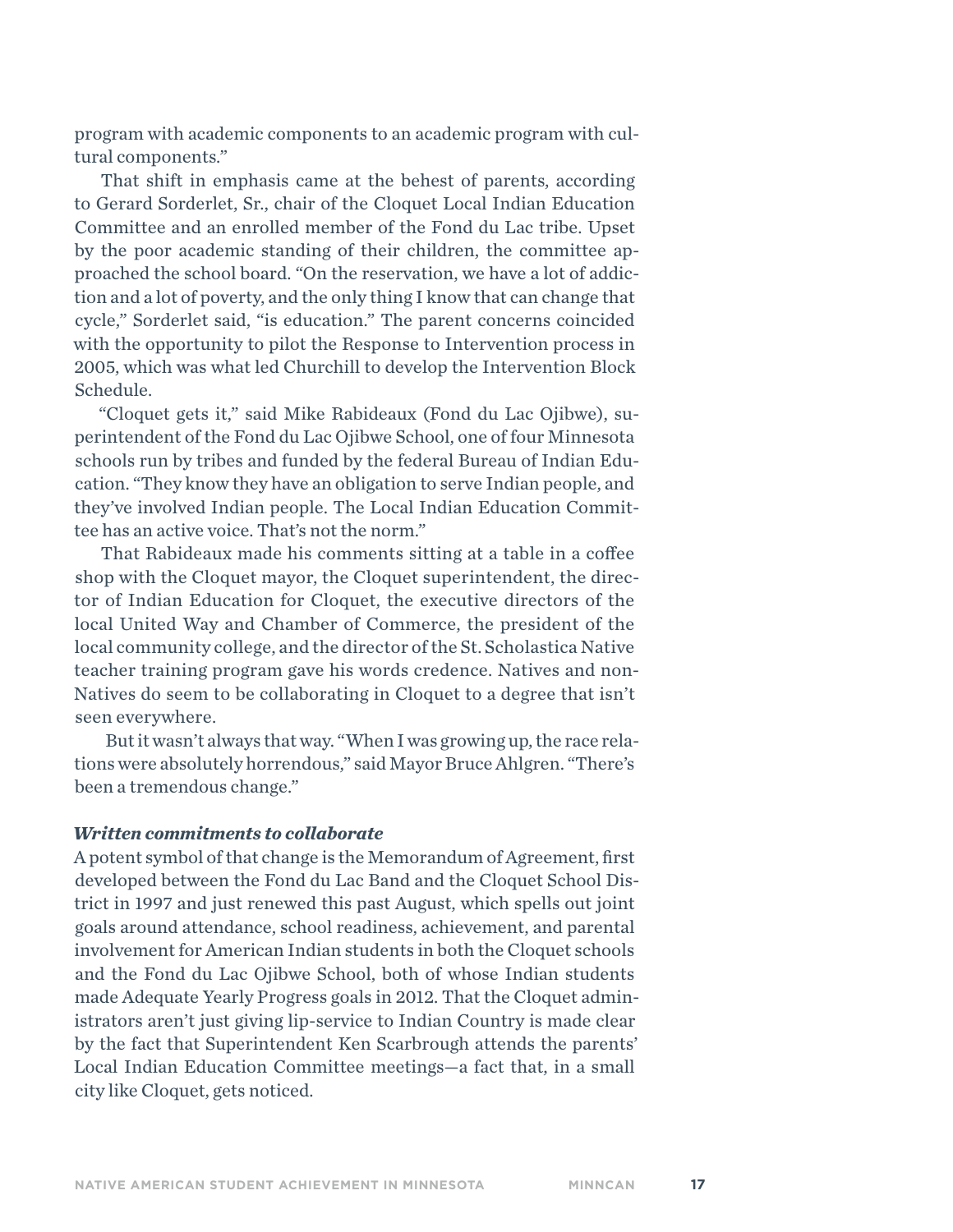And the collaborative efforts are continuing at the college level: the Fond du Lac Band and the Minnesota State Colleges and University System recently completed an MOA regarding Fond du Lac Tribal and Community College in Cloquet. According to college president Larry Anderson (Fond du Lac Ojibwe), the college consistently graduates more Natives than any other college in the MSCU system.

Meanwhile, back at Churchill Elementary School, Wangen had the challenge of explaining to a class of third-graders that while bragging is *usually* not a good thing to do, in this case, given the award the school was receiving, the students could go ahead and give themselves a round of applause.

So the third graders clapped. "And now," Wangen said, without hardly missing a beat, "it's time to get back to work." Because isn't school, after all, first and foremost about learning?

#### **DETROIT LAKES MIDDLE SCHOOL, DETROIT LAKES "GETTING A ZERO IS NOT AN OPTION"**

Coreen Roy (White Earth Ojibwe), a 2010 graduate of Detroit Lakes High School with a stylish asymmetrical haircut, drove a pick-up truck with White Earth tribal license plates down Highway 59 on a recent morning to get the story: Her old middle school was ranked #1 in the state for Native American Student Achievement. How did the students account for that?

Roy's report, which aired on the White Earth tribal radio station, Niijii radio (89.9 FM), quoted eighth grader Ana Olson (White Earth Ojibwe) as saying, "We get a lot of help from teachers. They explain anything we don't understand."

Olson's observation goes to the heart of a culture change at the school, which is in one of the poorest counties in the state and where Native students, who make up 12 percent of the school's population, were not making Adequate Yearly Progress, as measured by No Child Left Behind, just a few years ago.

"We made getting a zero not an option," said Assistant Principal Justin Hegg. "We circle back and almost require a retest." In order to take a retest, though, students need to complete more practice problems or stop by the Indian Ed office for tutoring. "We're not leaving that kid behind," Hegg said, "saying 'too bad,' we're moving on."

#### *Teachers team up*

Pose the same question—Why the #1 ranking in Native American Student Achievement?—to a huddle of sixth-grade teachers at the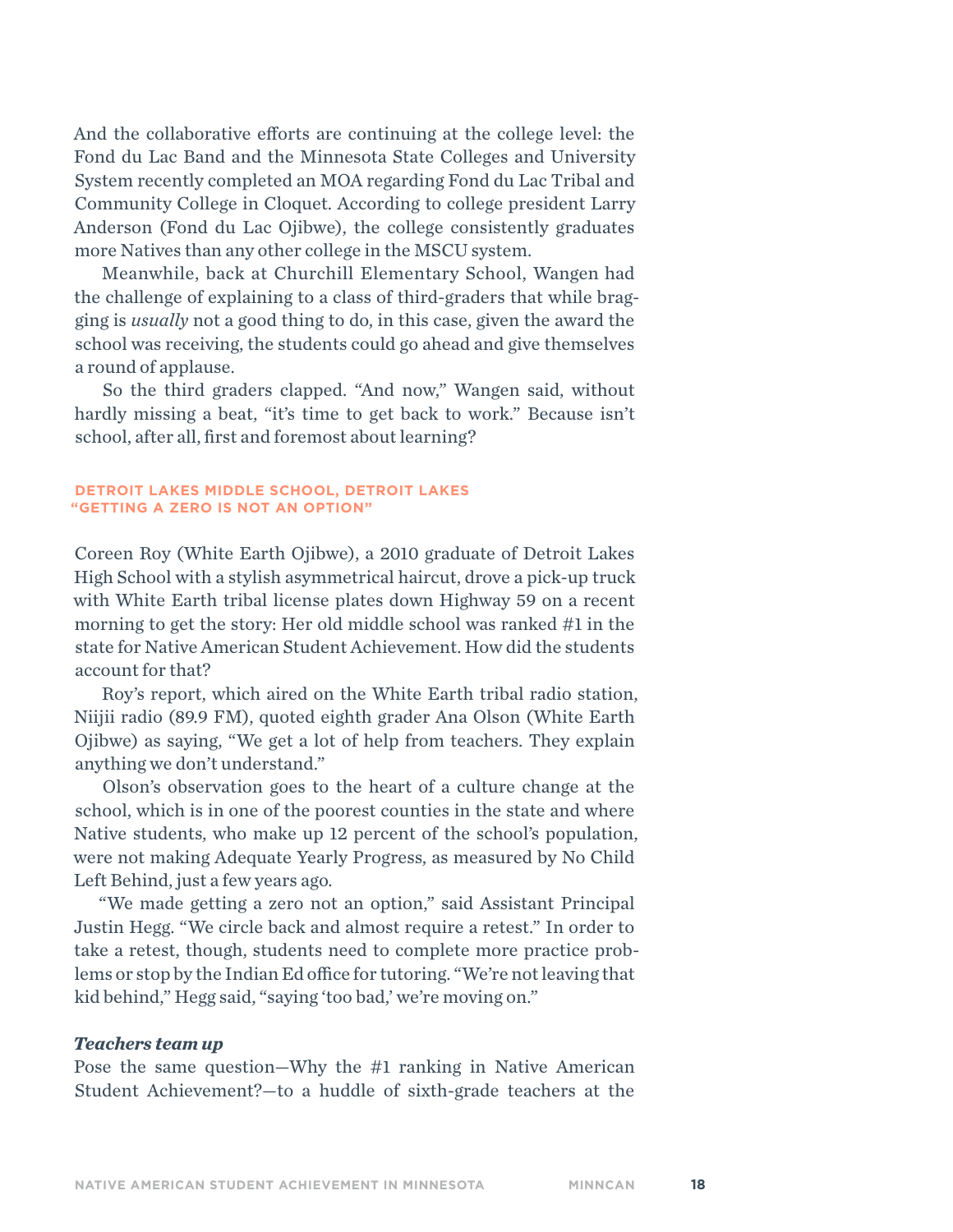

school, and the answer comes quickly and definitively: "Our expectations are high, and they're high for everyone."

Maintaining those high expectations is the primary work of the "professional learning communities" that meet daily to compare notes, share lesson plans via Google Docs, and pore over data from assessments, some of which the teachers create themselves, to determine how much students are comprehending about particular topics, say, how to determine the volume of a cube.

To identify struggling students early sometimes even involves monitoring data in real time. In Ben Pederson's seventh-grade math class, students use the Schoology app to do math problems on school-issued iPads, giving Pederson immediate feedback on who might need him to stop by for a more in-depth explanation.

Focusing in on data is key, said Principal Mike Sukert, who explains that while it's easy enough for a school to *claim* it's instituted PLCs to facilitate collaboration between teachers, delving into assessment results is at the crux of what happens when Detroit Lakes teachers gather. "When we know the bulls-eye," he said, "it's a lot easier to hit it."

A former college athlete, Sukert also knows that achieving true teamwork is hard work. "Teachers don't always get along just because they're 'collaborating,'" he noted wryly, while also acknowledging that the profession has changed "from the days when teachers were basically independent contractors. Now you're part of a highly collaborative and reflective team."

That approach is "perfect," said Hegg, for a new teacher coming in. "For teacher development, we're as good as it gets. You get mentorship. We're never: 'Here's your stuff. Go teach.'"

Detroit Lakes High School graduate and White Earth enrollee Coreen Roy and her mother, Tara Mason.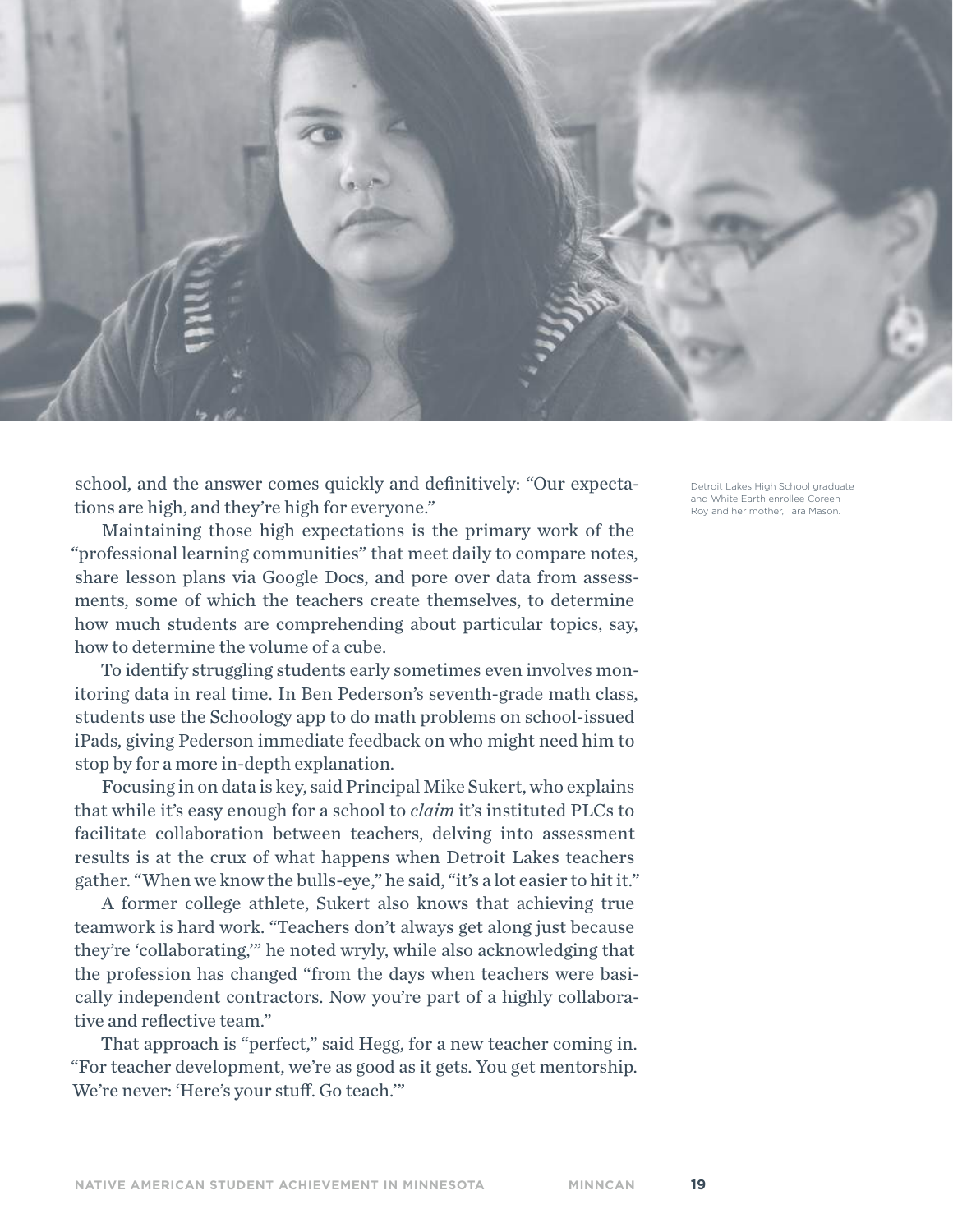Instead, teacher evaluation, which has a strong coaching component, is ongoing, involving teachers creating portfolios, being evaluated by Sukert and Hegg, as well as observed by peers.

#### *A bridge between home and school*

Another factor in the success of Detroit Lakes schools (both the elementary school and the high school also made MinnCAN's respective Top 10 lists for Native American Student Achievement) is the district's commitment to connecting with Native parents, said Joe Carrier (Turtle Mountain Ojibwe), who has been Indian Education coordinator for the district for 15 years. Carrier, whose father attended an Indian boarding school, sees a big part of his role as "working to take the bad reputation off of education itself. I've been a bridge, connecting families to the school."

The parents also mentor each other. Coreen Roy's mom, Tara Mason (White Earth Ojibwe), coaches other parents on how to create regalia for their children to wear for the Native drum and dance team. For many parents, making the regalia and understanding its meaning can become a chance for them to re-engage with a culture from which they've become disconnected. "If we're hands-on making the outfit," Mason said, "we've got the parent engaged with the culture, engaged with the kid, and engaged with the school."

#### *Earning an eagle feather*

Even for a student like Roy, who had involved parents and was president of the Native American Student Council, getting across the high school finish line to receive a diploma was touch-and-go. Participating in Quiz Bowl—tournaments in which Native students team up to research questions about Indian history, culture, and language, and then compete against other schools—was one thing that helped. "It's just a better feeling when you know who you are," Roy said.

The distasteful prospect of having to stay an extra semester to make up credits was one motivator for Roy. And then there was the eagle feather that would be waiting for her—a gift to every Native American graduate of Detroit Lakes High School from the Indian parent committee.

"It's a huge honor," said Roy. "I'd only gotten a feather once before when I got my name."

Roy's mother agreed, explaining that "receiving an eagle feather is one of the highest honors you can receive. The stem in the middle of the feather is your life, and each of the branches represents the different paths you can take. How you treat that feather," she said, "is how you treat your life."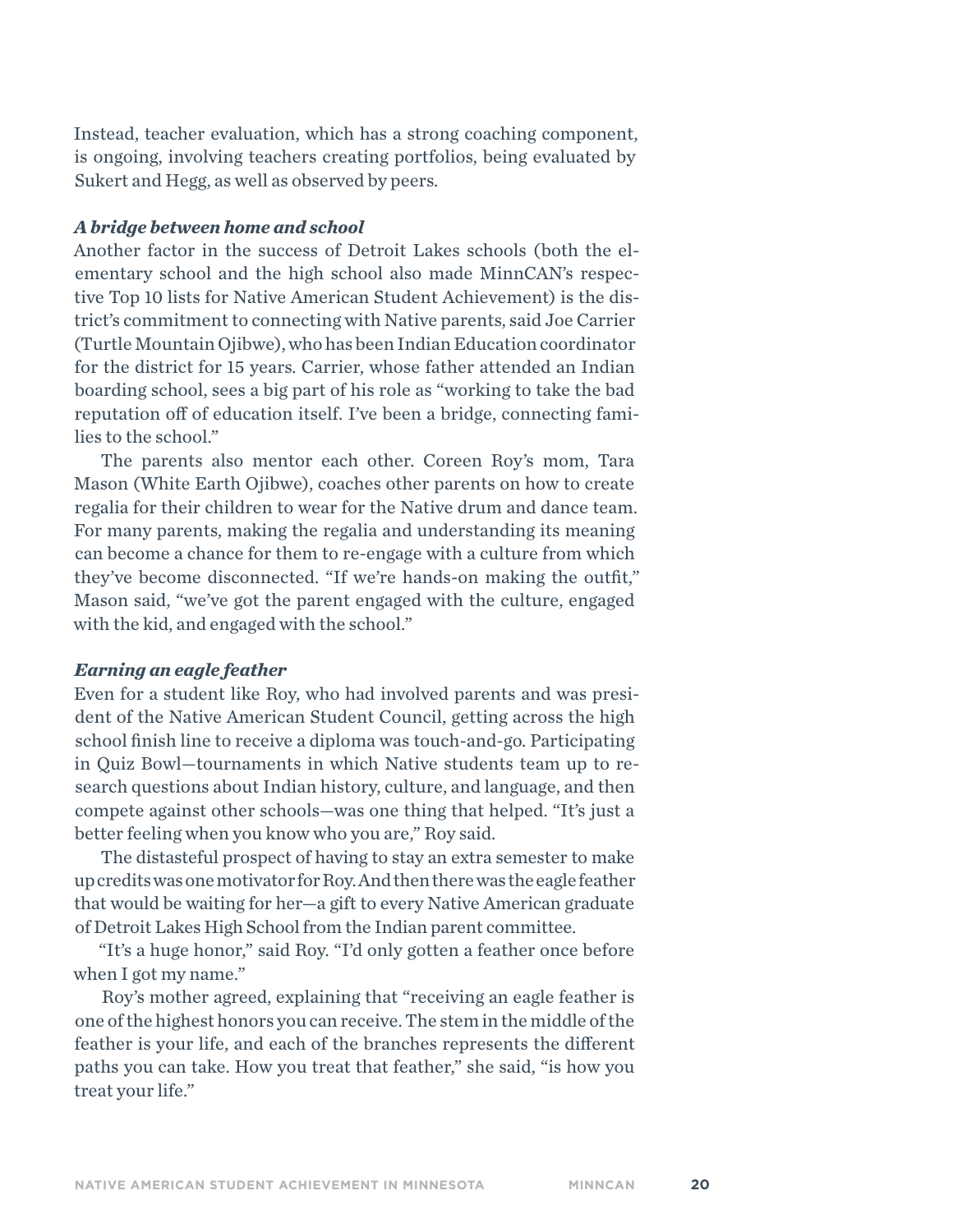## **Youth voices**

While too many Native American students aren't graduating from high school, many still do. We wanted to hear from successful Indian students, so we spent a few afternoons hanging out with a talented group who had landed summer jobs with MIGIZI Communications through the Step-Up AchieveMpls summer job program.

We asked these Native students to write down for us, **what helps you be successful at school?** Here's what Indian students who are on track to graduate as part of Minneapolis South High School's Class of 2014 in Minneapolis shared:

**ATTENTION TO PERSONAL LEARNING STYLES.** "I learn differently from other kids. *I'm hands on*. So the teacher has to learn the way that I'm capable of learning and try to teach me that way. One thing that works for me is when I have time to do work with friends—not just by myself." **HONEST FEEDBACK.** "What works for me in school is that the teacher and I have to communicate about how I'm doing. *When I do a good job, I would like to be recognized for it.* I hate when teachers lie to me when I think it's bad, and they like it. Just tell the truth."



**AARON THOMSON,** WHITE EARTH OJIBWE Aaron plans to go out for wrestling at Minneapolis South High School. He has an above 3.0 GPA.

**CURRICULUM THAT INCLUDES NATIVE PERSPECTIVES.** "For a unit on an historical event that involved Native Americans, I was impressed by how the teacher used text and other resources that contained information provided by Native scholars, instead of using information from some government-issued textbooks. The teacher even had a couple of Native guests speak to the whole class. I felt as if *the teacher wasn't just giving information about my people but was building an understanding of who we are.* I believe the only way to understand a culture is to learn from their point of view."

**HUNTER MOUNTAIN,** STANDING ROCK LAKOTA Hunter likes to write short stories, poems and his views on certain topics. He also plays the guitar. After high school, he hopes to travel to different places in the world.

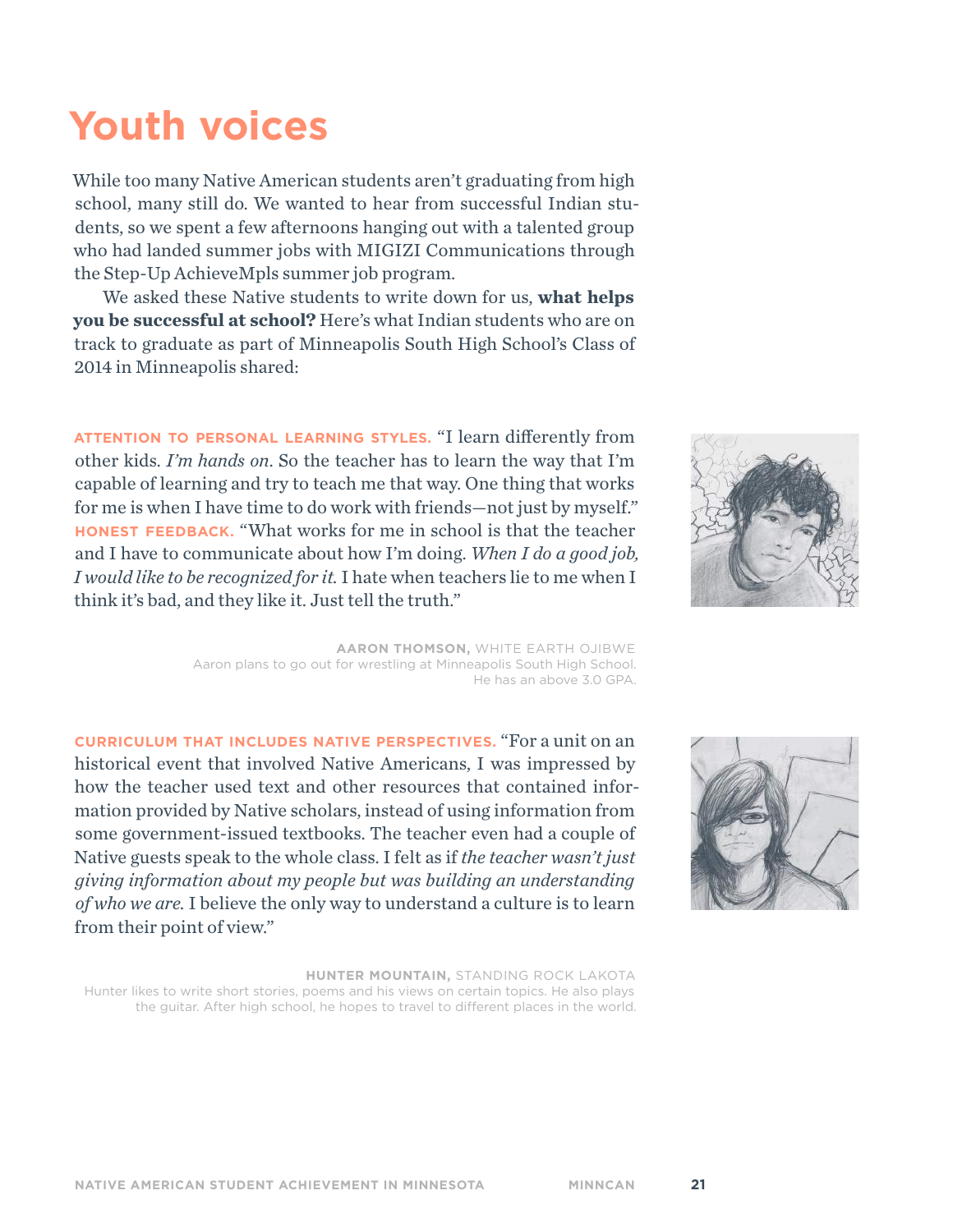**TEACHERS WHO FOCUS ON THE POSITIVE.** "I see myself as someone who has a lot of attendance problems and struggles with getting to school and wanting to be in school. When a teacher approaches me after I've been gone for however long I've been gone and says, 'Where were you? You have all these assignments,' I don't feel like responding. I don't feel like being there. But when a teacher says, 'You're here today! Here's this assignment,' I feel like I can get the work done in the amount of time allotted. *I definitely feel more willing to come to school the next day after I was met with more of a positive response.*"

**CULTIVATE PERSONAL RELATIONSHIPS.** "I think the best teachers are the ones who you can connect with on a personal level. I had one teacher who I felt I got to know as a person. When grades were coming around, *it was more like a mom pushing me to do well and pass.* And even though I didn't care about the actual grade, I cared about her response to it."

> **DANIEL BARNEY,** FOND DU LAC OJIBWE Daniel has studied drawing at Minneapolis Community and Technical College through Post-Secondary Enrollment Option. He likes to skateboard and to think about the world "and what I am to the world."

**TIE LEARNING TO PERSONAL INTERESTS.** "A memorable and even inspiring quarter in the school year would have to be the final quarter of 11th grade. We were assigned a researched argument. I was in class ready for another humdrum topic when the teacher gave us a sheet that we wrote our interests on. The first thing that came to mind was video games. *This would be a chance to explore something I actually wanted to learn about.* 

I started doing my research on motion control in video games. I was actually excited to work more on this project at home and in my spare time. My topic was relevant to my desired future. It was an even bigger inspiration when the teacher asked almost every day what I learned on this video game subject. The teacher then talked about my future as a game designer as if it were already a reality. This pushed me to work harder and even motivated me: *Because if someone actually believed I could do it, why couldn't I?*"

> **MIGUEL MAYEN-EAGLE,** MILLE LACS OJIBWE A wrestler at Minneapolis South High School, Miguel likes to play the keyboard, draw, and write. He enjoys a good video game session whenever possible and plans to become a game designer.



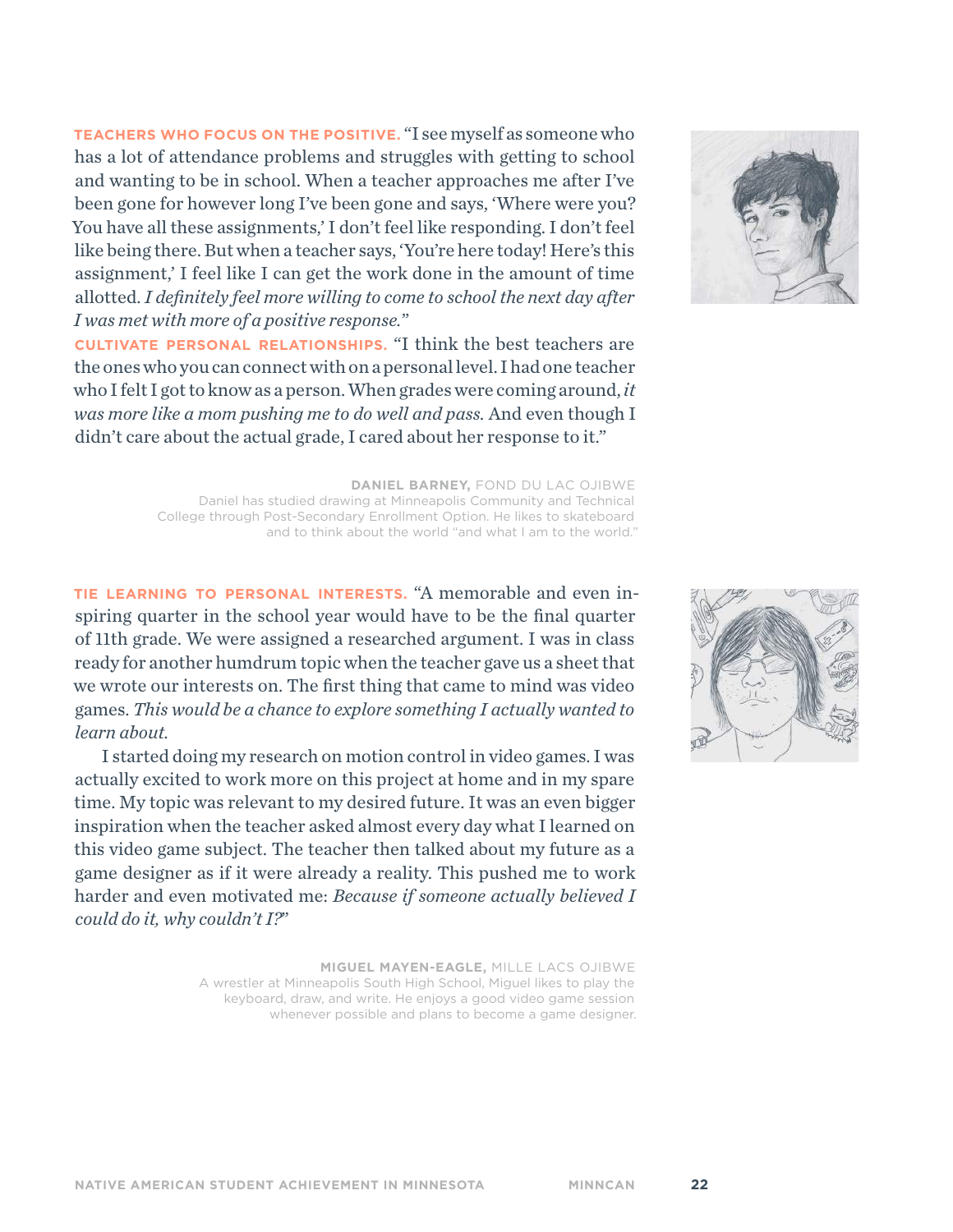**A RITE OF PASSAGE CEREMONY.** "When I went through puberty around the age of 12, my grandmother had an 'isnati' ceremony for me: a ceremony where we go into 'inipi' (sweat lodge) and sing, and the elder Dakota women pray for me and my future. *Then they told me I was special and precious and I should keep myself that way.* That day affected me in the most beautiful, positive way. This 'rite of passage' has always been in my mind and is something I think all Dakota girls should have."

**SEAN BUEHLMANN,** YANKTON SIOUX Sean is captain of the Minneapolis South High School dance team. She dreams of having her own home and a potato garden where she can host a dinner party.

Perhaps unsurprisingly, the factors the students identify as crucial to their success reflect the "Best Practices of Indigenous Pedagogy" identified by Phillips Indian Educators on their website, *www.pi educators.com*. Examples include: Relationships, relevance, assetbased, and cultural competency.



Self portraits by Daniel Barney and Miguel Mayen-Eagle. Additional student portraits by Daniel Barney.

Special thanks to John Gwinn and Arlana Omaha of MIGIZI Communications for introductions to the students, and Kelly Drummer of Tiwahe Foundation for the invitation to attend the Sacred Voices Gathering with Native youth.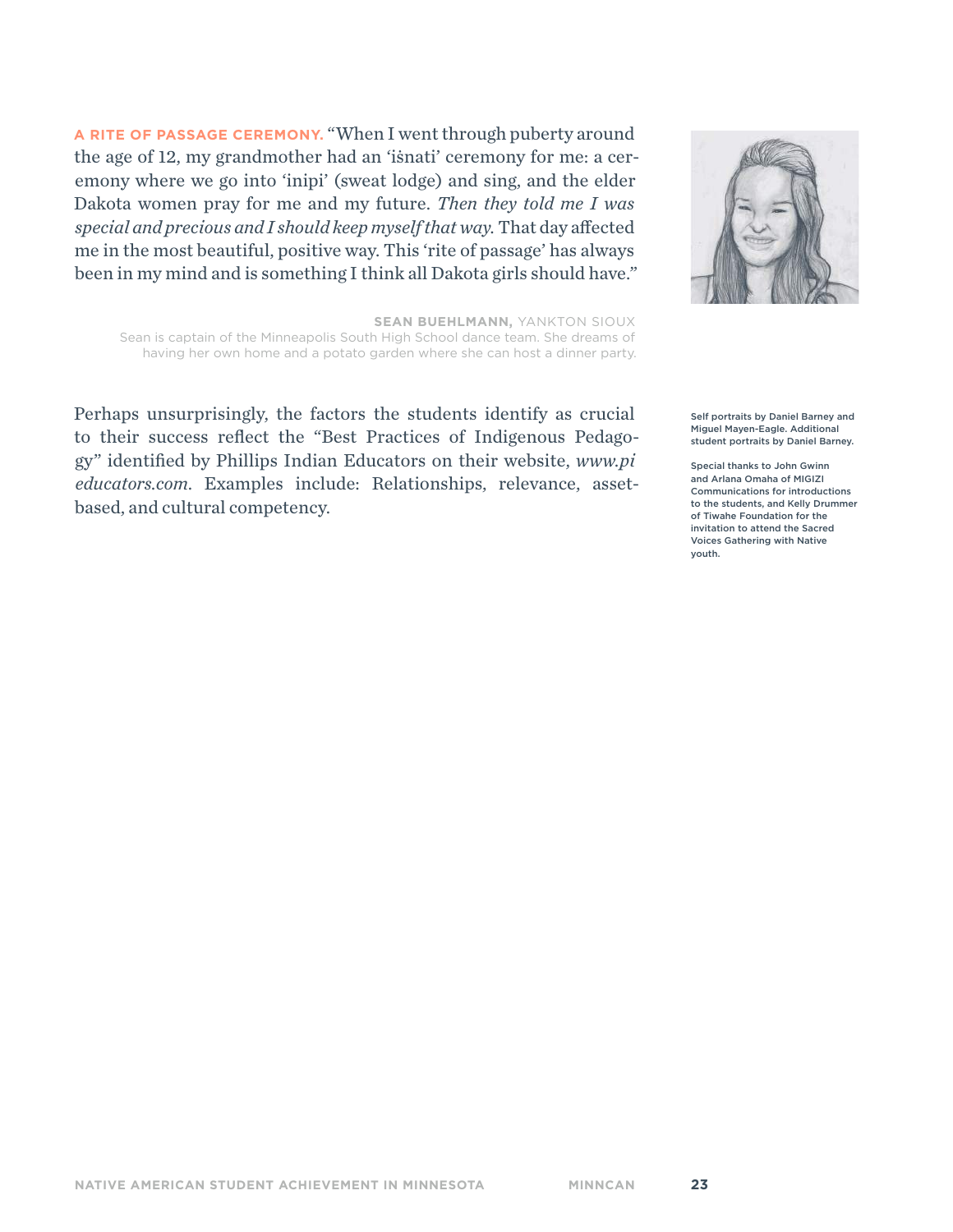# **Conclusions**

#### *So, what have we learned?*

As we've visited schools, talked with educators, parents, students and community members, a lot of what we heard simply makes common sense:

- Set high expectations for students and focus on their assets;
- Build relationships with students and their families;
- Integrate indigenous history, culture and languages; and
- Put a premium on mentoring and supporting teachers.

We also saw impressive results when schools:

- Use assessment data pro-actively to intervene when students are struggling;
- Respond to needs articulated by parent education committees;
- Create permanent collaborative agreements between schools and the Native community;
- Have access to programs that support the education of Native teachers; and
- Have flexibility to hire whomever they consider the best person for the job.

#### *And where do we go from here?*

MinnCAN will keep listening. And we'll start exploring how we might bring what we're hearing in communities across the state to our work at the capitol.

We've seen that when Natives and non-Natives work together on behalf of American Indian students, good stuff—sometimes even great stuff—happens.

But we're also aware that coming to a shared understanding can be a challenge.

We're both white people, Daniel and Jacqueline, the two signatories on this report, and we've been thinking carefully about how MinnCAN, as a mainstream non-Native organization, can advance this work.

While being smart about money will be part of the answer, money is never the whole answer. And especially not when generations of mistreatment and broken promises are involved. It seems our starting point should be to at least acknowledge that grievous history. We must do better. The U. S. and Minnesota governments have made agreements with Native nations that need to be upheld.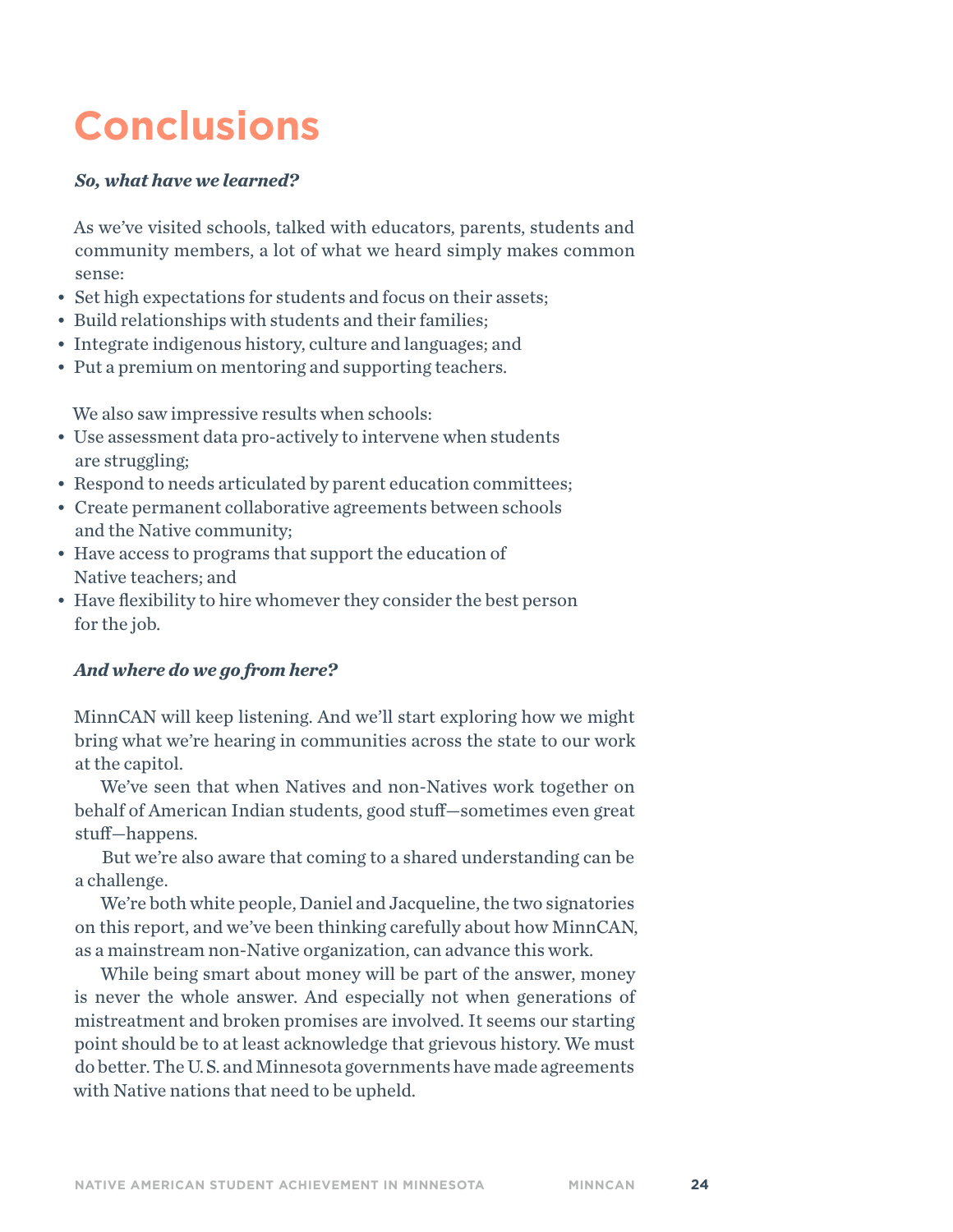We were especially troubled, then, by one finding in the June 2013 report, 'American Indian Education in Minnesota: Analytic Review of Key State and National Documents,' which was commissioned by the Minnesota Department of Education's Office of Indian Education. In seeking to distill the best and latest thinking from tribal nations, the state and the federal government, the Analytic Review found consensus on every priority except one: *Honor treaty and other legal obligations, and fulfill trust responsibilities for American Indian education*. While Native sources advanced that priority, non-Native sources did not. The Analytic Review identifies "a need to build a common understanding of the importance of this theme among all American Indian education stake holders."

Especially in regard to education, doesn't honoring treaty obligations come down to the basic human values we all want to teach our children, like keeping our word and treating one another as equals? Those are values MinnCAN can get behind.

Looking to the future, MinnCAN intends to build on the impressive work so many who are committed to Native American student success are already doing. And so here we summarize—and endorse—the key themes that emerged in the 2013 Analytic Review. These themes reflect much of what we observed for ourselves in our field visits and conversations:

*Honor agreements*—Native Americans belong to sovereign tribal nations. These nations negotiated treaties in which they exchanged land for future promises, some of which concern education. Minnesotans need to honor these treaty and trust obligations.

*Stay committed*—We need to believe we can close the achievement/ opportunity gap. Doing so will require increasing the attention and financial resources we devote to Native American education.

*Expect cultural competence*—All students (not just Native Americans)—as well as all organizations and educators who interact with Native American students and their families—need to learn about Native histories, languages, cultures, and governments.

*Build capacity*—Supporting efforts to develop best practices, provide technical assistance, and cultivate high-quality educators who are themselves Native American is critical.

#### **WHAT ABOUT CASINOS?**

One solution we've heard often from non-Natives is the notion that casino money could solve the financial challenges in Indian Country. What we understand, though, is that while some casinos near urban areas are extraordinarily lucrative, that doesn't hold true in Greater Minnesota.

So what about wealthy tribes subsidizing struggling ones? MinnPost's in-depth 2012 series on Indian gaming quoted Karen Diver, chairwoman of the Fond du Lac band, offering a response. Diver identified a double standard arising about the idea of communal wealth: what she described as an "egalitarian myth that people tend to want to impose on Indian nations."

She observed, "If Wisconsin is having a budget deficit, they don't necessarily ask Minnesota to chip in." In other words, tribal nations are sovereign: their primary obligation is to their own people.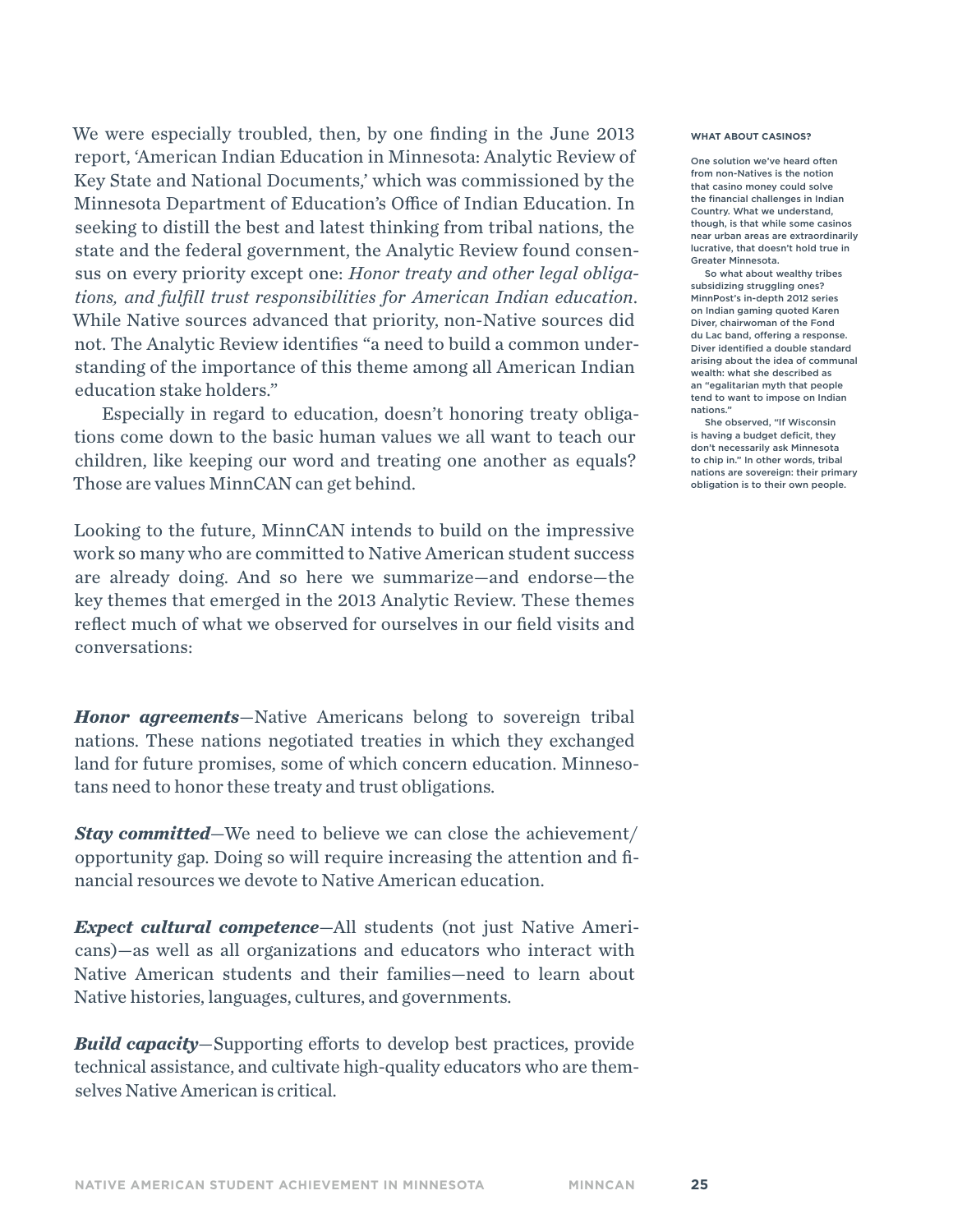*Cooperate*—Governments, communities, and schools need to work together with tribal nations and organizations as equal partners with non-Native groups.

On that last point, we're thrilled that the Minnesota Department of Education and Minnesota tribal nations intend to develop a Memorandum of Understanding. Working toward a shared statewide vision feels critical.

We've already taken some important steps in Minnesota towards increasing academic opportunities for Native American students. Of course, we have a long ways to go. For our part, MinnCAN is committed to partnering with Native Americans and Minnesotans from all backgrounds to ensure all students in the state can attend a great school. After all, great schools change everything.

Miigwech!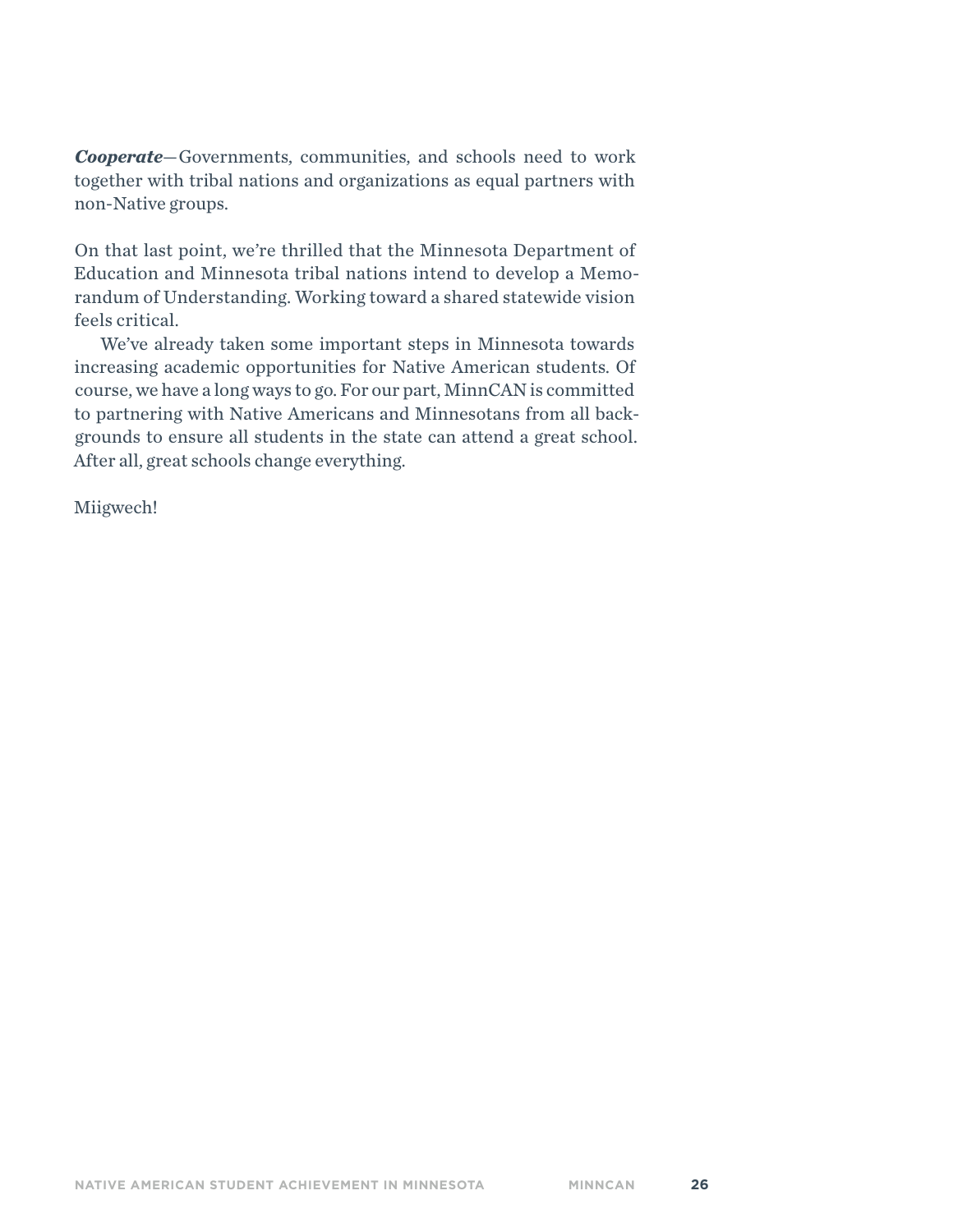### **Test Your Knowledge: Do You Know These Numbers?**

Do you know the answers to these questions about Indian education in Minnesota? Find answers on page 29. Or cut up the question cards and the number cards for a small group to discuss and match.

| ℀<br>A. The federal legislation that funds<br>supplemental programs (including<br>culturally relevant and bilingual materials)<br>for public schools with 10 or more Indian<br>students is known as Title ___? | <b>F.</b> Number of community-based "survival<br>schools" that operated in Minnesota?                                           |
|----------------------------------------------------------------------------------------------------------------------------------------------------------------------------------------------------------------|---------------------------------------------------------------------------------------------------------------------------------|
| <b>B.</b> Percentage of Minnesota public school<br>students who are Native American?                                                                                                                           | <b>G.</b> Number of Minnesota charter<br>schools that currently incorporate a<br>focus on Ojibwe language and culture?          |
| C. Percentage of Native American<br>students in Minnesota who live in the<br>seven-county Twin Cities metro area?                                                                                              | H. Number of Minnesota schools currently<br>run by tribes and funded by the federal<br><b>Bureau of Indian Education?</b>       |
| <b>D.</b> Number of traditional district schools<br>in Minnesota that serve a Native American<br>population of more than 25%?                                                                                  | <b>I.</b> Year that the National Indian Education<br>Association was incorporated in<br>Minneapolis?                            |
| <b>E.</b> Number of Native American teachers<br>teaching in public schools in Minnesota?                                                                                                                       | J. Total number of eligible Native<br>American students on the waiting list<br>for the Minnesota Indian Scholarship<br>Program? |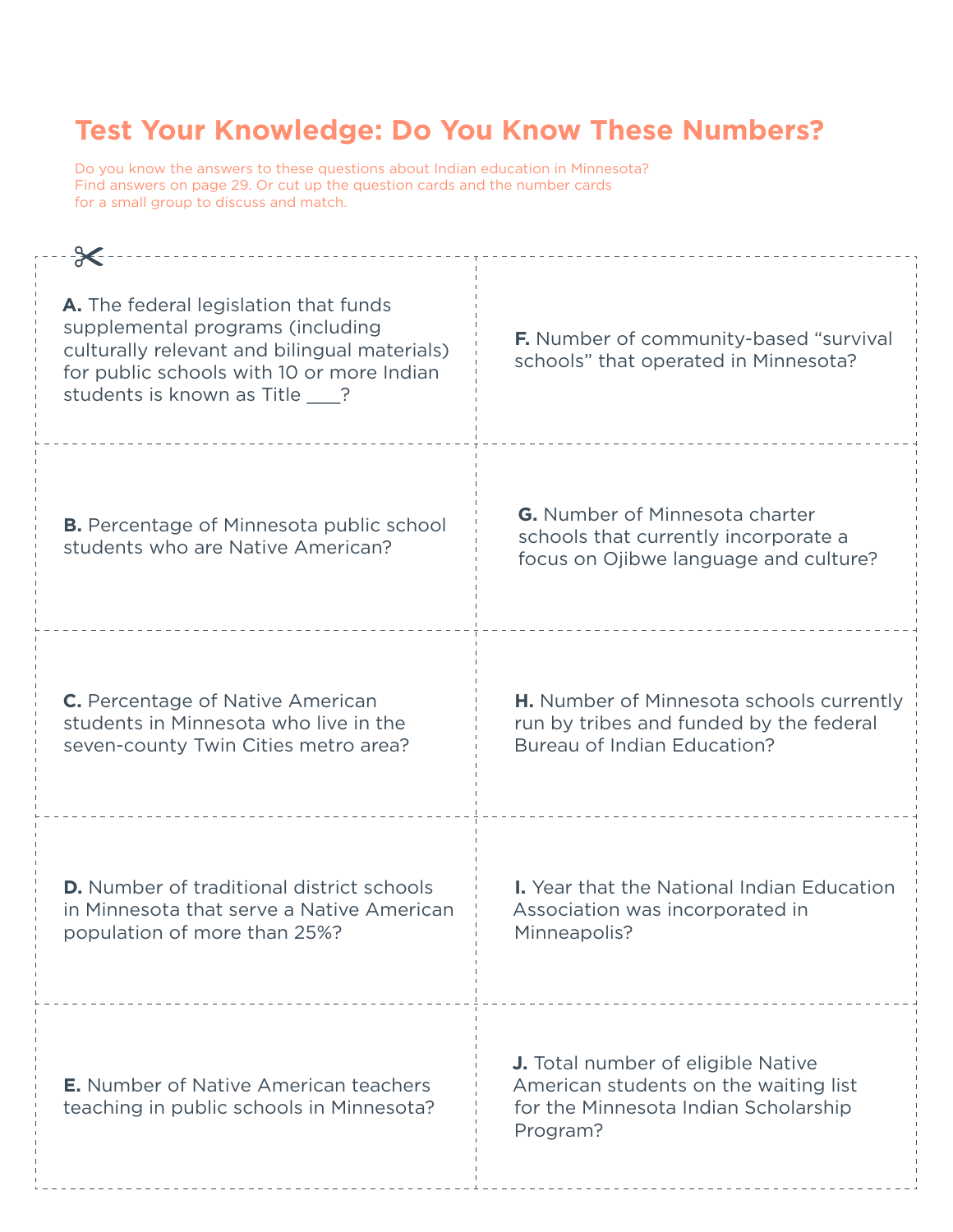### **Matching Numbers Game: Answer Cards**

Can you match these numbers with the questions on the previous page?

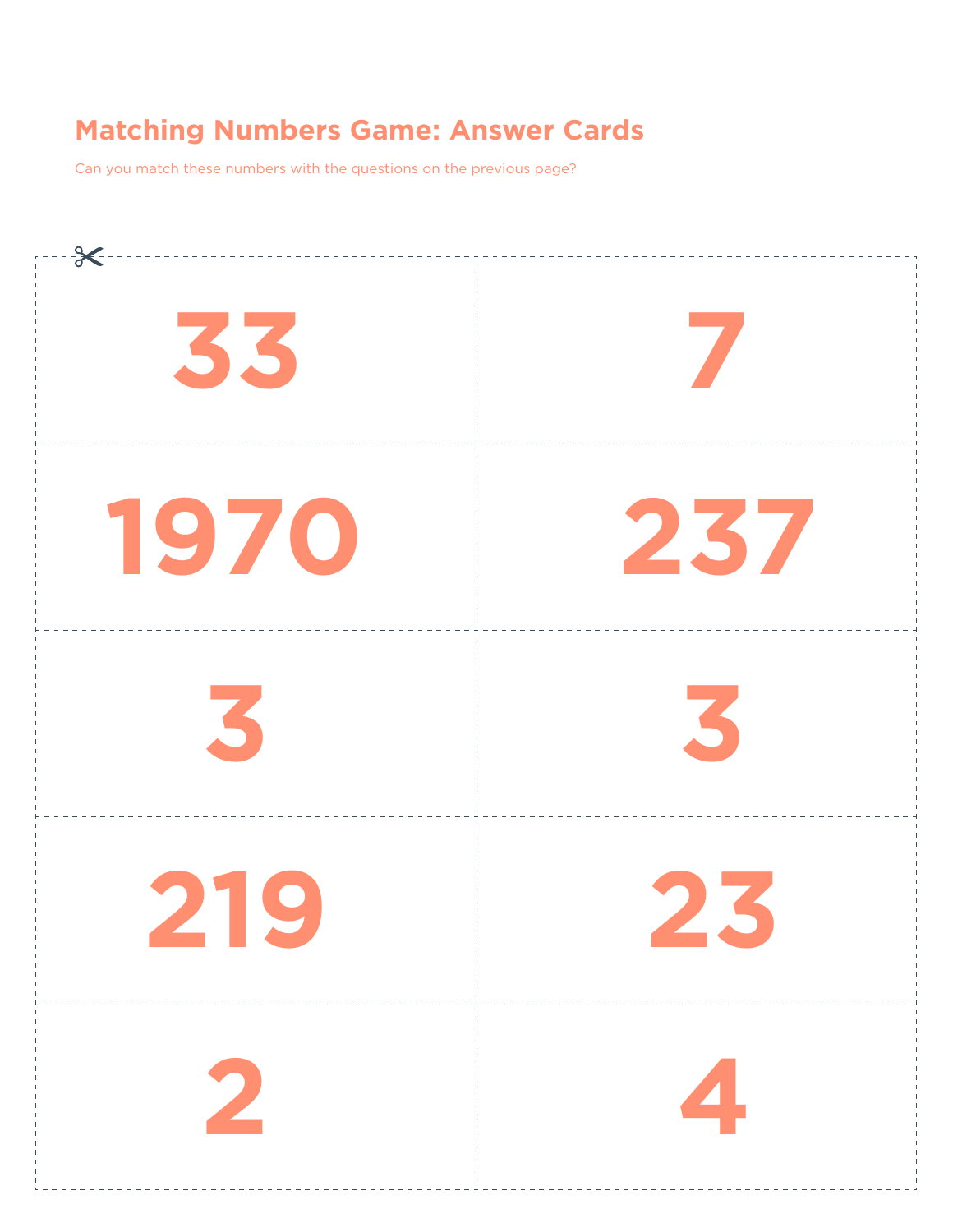### **Matching Numbers Game: Answers**

This game is based on an exercise developed by Louise Matson (White Earth Ojibwe), director of Youth Leadership Development for the Division of Indian Work, Greater Minneapolis Council of Churches.

Data sources include *education.state.mn.us/MDE/Data, aimovement.org, pieducators.com, bie.edu and niea.org* and Minnesota Indian Scholarship Program and Minnesota Association of Charter Schools.

- **A. 7** The landmark 1972 Indian Education Act, which reaffirms the Federal government's special responsibility related to the education of American Indians, was reauthorized in 2001 as Title VII Part A of the No Child Left Behind Act. To receive funds, each district must document the number of Native American students who are enrolled tribal members or who have a parent or grandparent who was enrolled.
- **B. 2** 19,352 public school students in Minnesota from preK–12 self-identify as Native American.
- **C. 33** As a way to address poverty on reservations, federal policies from the 1950s to 1970s pressured Indians to move to cities, prompting a mass migration. However, federal resources did not consistently follow.
- **D. 23** The schools are in 10 districts: Bemidji (3), Cass Lake-Bena (4), Deer River (2), Mahnomen (2),Minneapolis (1), Onamia (2), Red Lake (4), Redwood (1), St. Paul (1), and Waubun-Ogema-White Earth (3).
- **E. 219** Out of 53,422 Minnesota public school teachers, 219 are Native American; out of 2,784 administrators, 22 are Native American.
- **F. 3** Heart of the Earth Survival School in Minneapolis served as a model "of communitybased, student-centered education with culturally correct curriculum operating under parental control," according to the American Indian Movement website. The second survival school, the Red School House, opened in 1972. The Circle of Life Survival School, which opened on the White Earth reservation in 1975, received funding from the U.S. Department of Education.
- **G. 3** Minnesota charter schools with a focus on Ojibwe language and culture: Oshki Ogimaag Community School, Grand Portage; Naytahwaush Community Charter School, Naytahwaush; and Minsinaakwaang Leadership Academy, McGregor. According to Phillips Indian Educators, charter schools can continue the survival school tradition: "Creating our own schools and taking control over education offer[s] us a rare chance to develop education systems that honor Native history, culture, and teaching practices and provide a shelter from the systemic de-culturalization of our children."
- **H. 4** Bug-O-Nay-Ge-Shig School, Bena (Leech Lake); Circle of Life Academy, White Earth (White Earth); Fond du Lac Ojibwe School, Cloquet (Fond du Lac); Nay-Ah-Shing School, Onamia (Mille Lacs). Because BIE schools rely on federal funding, sequestration cuts will hit them particularly hard.
- **I. 1970** The largest and oldest Indian education organization, NIEA focuses on advocacy, research, and capacity building. It hosts an annual national convention as well as a policy summit in Washington, DC.
- **J. 237** For the 2013–2014 school year, due to a larger appropriation by the legislature, the Minnesota Indian Scholarship Program, administered by the Minnesota Office of Higher Education, was able to award 868 scholarships, a significant increase over the previous year when 537 scholarships were awarded and 609 students were on the waiting list.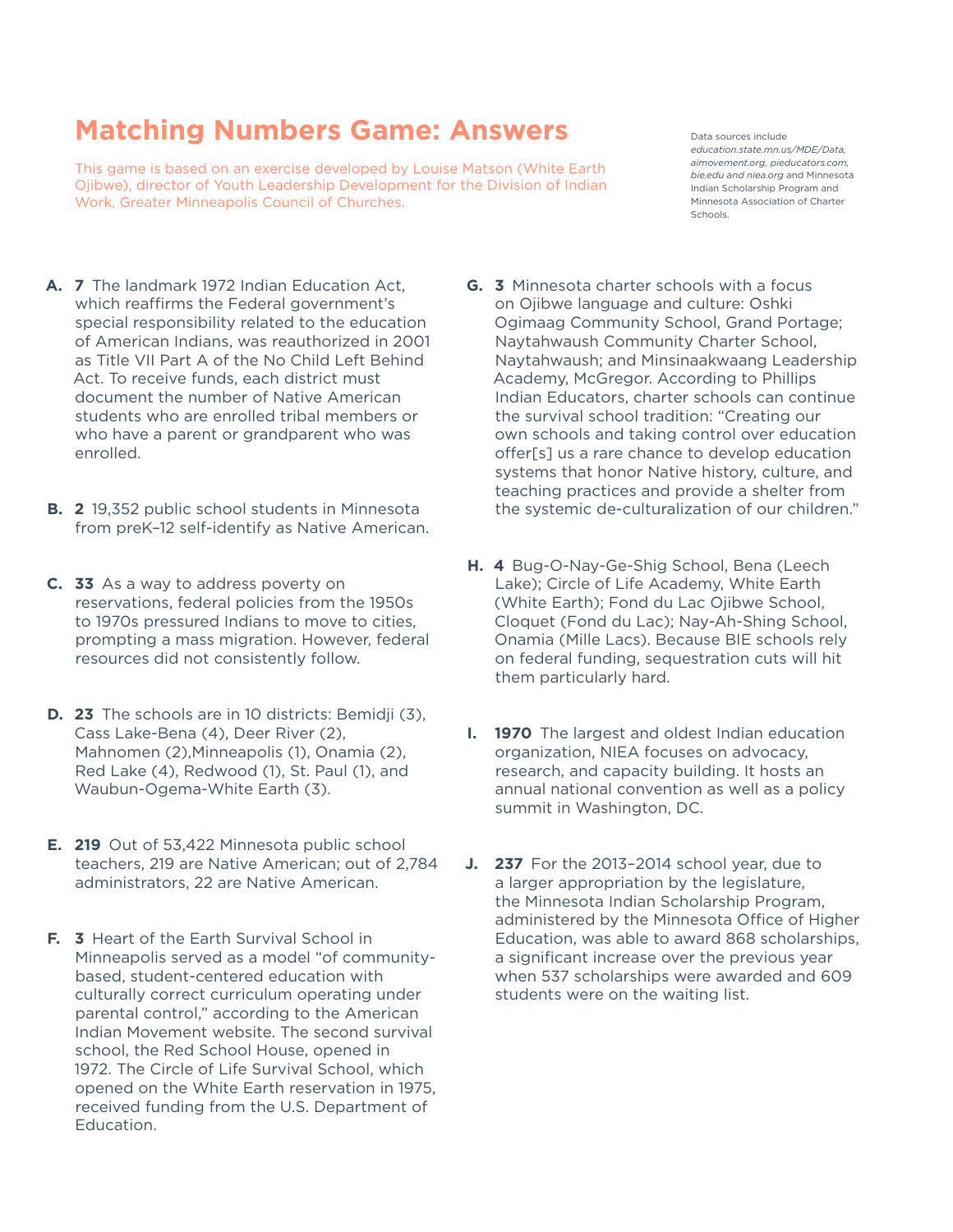